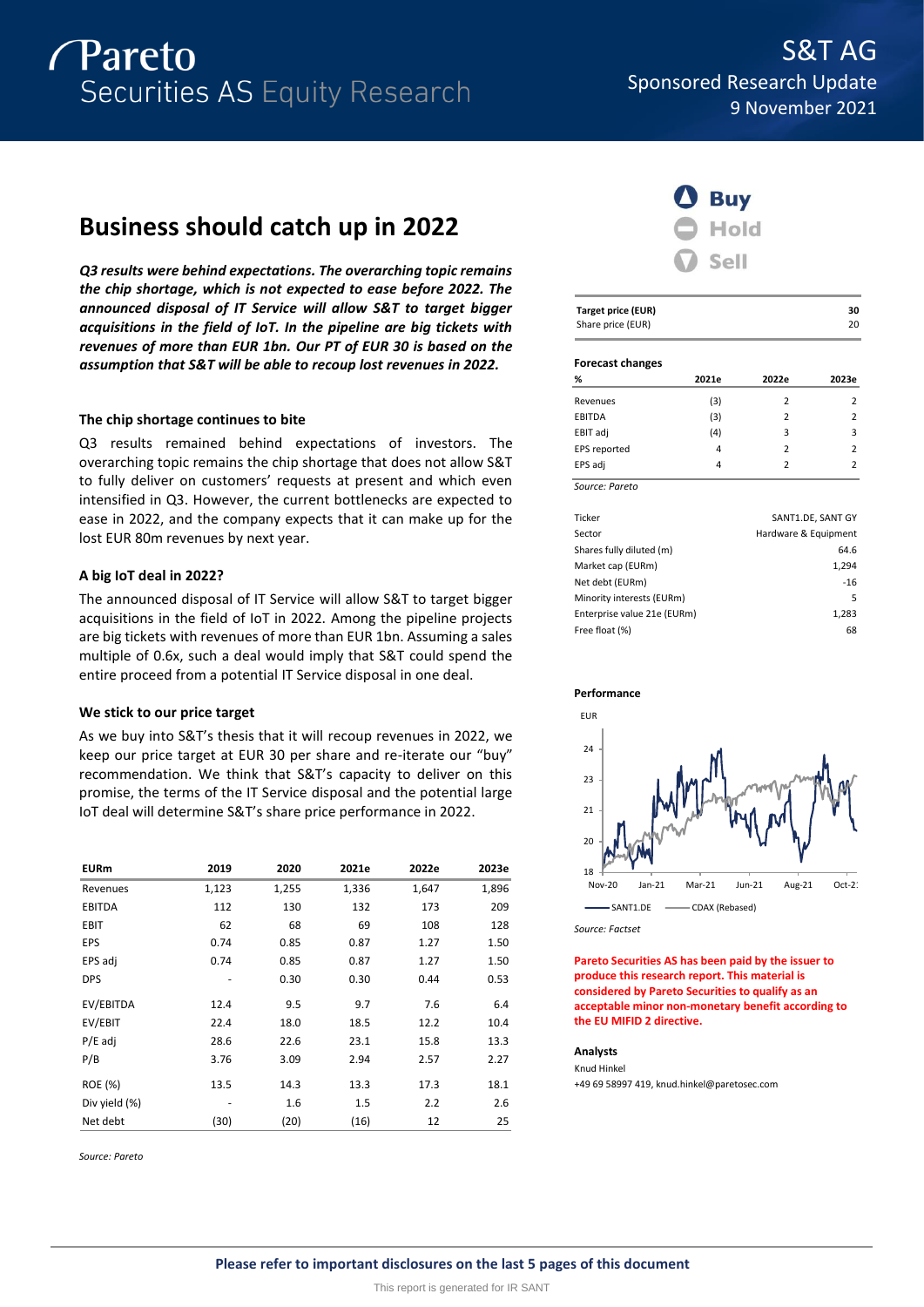|                              |                   |         | <b>Actual</b> |            |       | Pareto            |      | <b>Consensus</b>  |
|------------------------------|-------------------|---------|---------------|------------|-------|-------------------|------|-------------------|
| <b>S&amp;T AG</b>            |                   | Q3 2020 | Q3 2021       | yoy (%)    |       | Q3 2021 Delta (%) |      | Q3 2021 Delta (%) |
| <b>Revenues</b>              | <b>EURm</b>       | 298     | 313           | 5          | 322   | $-2.7$            | 320  | $-2.1$            |
| <b>IT Services</b>           | $\mathbf{H}$      | 130     | 138           | 6          |       |                   |      |                   |
| <b>IoT Solutions Europe</b>  | "                 | 169     | 183           | 9          |       |                   |      |                   |
| <b>IoT Solutions America</b> | "                 | 39      | 29            | $-27$      |       |                   |      |                   |
| <b>Gross profit</b>          |                   | 106.1   | 114.6         | 8.0        | 118.2 | $-3.1$            |      |                   |
| margin                       |                   | 35.6%   | 36.6%         | 95 bps     | 36.7% |                   |      |                   |
| <b>EBITDA</b>                | $\mathbf{u}$      | 31.8    | 27.3          | $-14.2$    | 31.2  | $-12.6$           | 31.0 | $-11.9$           |
| margin                       |                   | 10.7%   | 8.7%          | $-197$ bps | 9.7%  |                   | 9.7% |                   |
| <b>IT Services</b>           | $\mathbf{H}$      | 11.0    | 12.4          | 13         |       |                   |      |                   |
| <b>IoT Solutions Europe</b>  | $\mathbf{u}$      | 16.1    | 13.7          | $-15$      |       |                   |      |                   |
| <b>IoT Solutions America</b> | $^{\prime\prime}$ | 4.7     | 1.2           | -74        |       |                   |      |                   |
| <b>EBIT</b>                  | <b>EURm</b>       | 17.3    | 11.8          | $-31.9$    | 15.0  | $-21.7$           | 15.0 | $-21.5$           |
| margin                       | %                 | 5.8%    | 3.8%          | -205 bps   | 4.7%  | -91 bps           | 5.2% | -146 bps          |

## **Wrap-up Q3 numbers**

### **Exhibit 1: Q3 numbers**

*Source: S&T, Pareto Securities Research*

Q3 results remained behind expectations of both the company and investors. EBITDA came in at EUR 27.3m, 12% below consensus. The top line growth looked good on paper, but the increase was entirely due to the first-time consolidation of the acquired Iskratel, organic growth was at minus 4%. The overarching topic remains the chip shortage that does not allow S&T to fully deliver on customers' requests at present and which even intensified in Q3, as a cumulated EUR 79m of orders could not be shipped in the first nine months which compares with EUR 38m after H1. Accordingly, an order backlog of EUR 1,234m compares with revenues of EUR 914m (book to bill: 1.35x). The former Kontron business mainly suffers from the current situation, while 70% of S&T's business remains unaffected. S&T said during the call that not only customers are affected by the shortage but also chip producers that lack substrate (=base layer of a chip).

However, the good news is that underlying demand for IoT Solutions remains firm as indicated by the further build-up of the order book. Orders are said to be postponed but not lost, because respective products cannot easily be replaced by S&T's competition. The current bottlenecks are expected to ease in 2022: On the one hand, chipmakers are expected to increase capacity. However, complex, more expensive microchips will most likely be their first priority. Accordingly, S&T does not expect the situation for more basic chips to improve a lot in 2022 but S&T is busy to prepare workarounds, such as redesigning products, emulating respective functions with software etc. Respective additional costs have been almost fully expensed, we understand. Accordingly, the company expects that it can make up for the lost EUR 80m revenues by next year, that should even be slightly margin accretive in 2022.

S&T's cash flow is not only affected by lower-than-expected earnings but also by outflows of EUR 41m for inventories as S&T needs a buffer of critical microchips at higher prices. Moreover, semi-finished products that cannot be shipped pile up at the moment.

These supply constraints were the reason for S&T cutting back the guidance at the CMD in October. On the CC, it has been re-iterated, i.e. S&T continues to expect revenues of EUR 1,330-1,400m in 2021 and an EBITDA margin of ~10%. However, S&T now believes that only the lower end of the bandwidth will be met.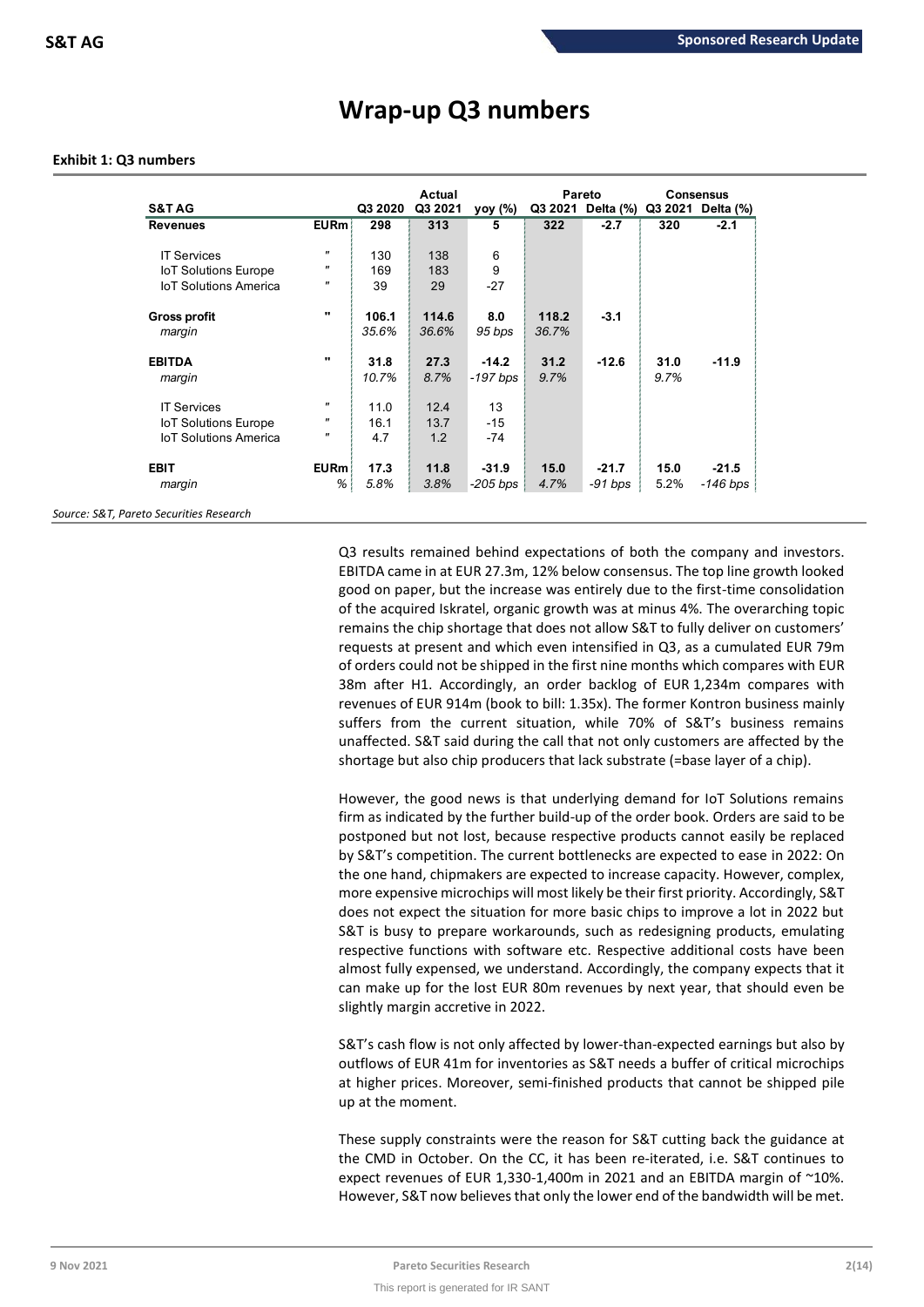The other main topic on the analyst call was "Project Focus", i.e. the planned disposal of the IT Service business, which S&T is still pursuing. Mr Niederhauser expects a deal to be signed mid-2022 and made clear that the thinking behind the disposal is strategic and not opportunistic, as S&T intends to become an IoT pure play. The indicated price range of EUR 500-700m should be interpreted as first feedback from potential buyers, not as a firm bid. Moreover, S&T does not know yet how the final balance sheet of the IT Service entity will look like.

A closing of the deal will allow S&T to target bigger acquisitions in the field of IoT in 2022. Respective price tickets have become more reasonable in Q4. S&T continues to concentrate on turnaround cases, that are not so much in the focus of PE companies, which lack the resources to turn these businesses around. S&T works on seven targets at present, of which four are located outside Europe, inline with S&T's ambition to go global with IoT in the USA and China. Among the pipeline projects are big tickets with revenues of more than EUR 1bn. Assuming a sales multiple of 0.6x, such a deal would imply that S&T would spend the entire proceeds from IT Service in one deal.

In case IT Service is disposed, S&T sees revenues at EUR 2bn and a 13% EBITDA margin by 2025.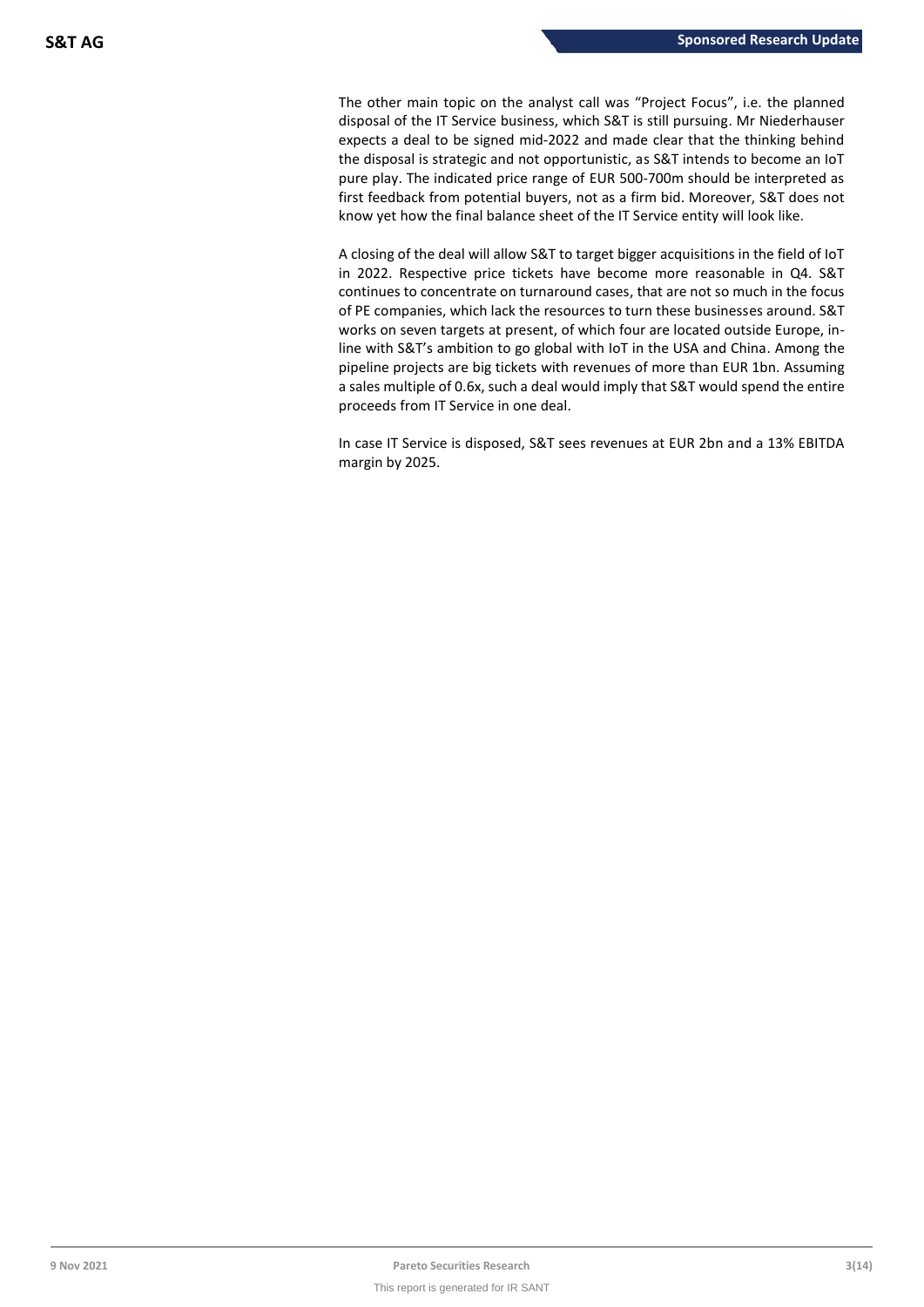# **Estimates update**

### **Exhibit 2: Updated estimates**

| <b>Profit &amp; Loss</b> | 2014  | 2015  | 2016    | 2017  | 2018  | 2019  | 2020  | 2021e | 2022e | 2023e | 2024e |
|--------------------------|-------|-------|---------|-------|-------|-------|-------|-------|-------|-------|-------|
|                          |       |       |         |       |       |       |       |       |       |       |       |
| Revenue                  | 386   | 468   | 504     | 882   | 991   | 1,123 | 1,255 | 1,336 | 1.647 | 1,896 | 2,109 |
| % yoy                    | 14.1% | 21.4% | 7.6%    | 75.1% | 12.3% | 13.3% | 11.7% | 6.5%  | 23.2% | 15.1% | 11.3% |
| <b>EBITDA</b>            | 23    | 28    | 34      | 68    | 91    | 112   | 130   | 132   | 173   | 209   | 232   |
| % of sales               | 5.9%  | 6.1%  | 6.8%    | 7.7%  | 9.1%  | 9.9%  | 9.6%  | 9.8%  | 10.5% | 11.0% | 11.0% |
| <b>EBIT</b>              | 17    | 21    | 24      | 42    | 62    | 62    | 69    | 69    | 107   | 127   | 137   |
| % of sales               | 4.3%  | 4.4%  | 4.8%    | 4.7%  | 6.2%  | 5.5%  | 5.5%  | 5.2%  | 6.5%  | 6.7%  | 6.5%  |
| <b>Pretax Profit</b>     | 15    | 18    | 20      | 35    | 56    | 54    | 61    | 60    | 98    | 118   | 127   |
| % of sales               | 3.8%  | 3.9%  | 4.0%    | 4.0%  | 5.7%  | 4.8%  | 4.8%  | 4.5%  | 5.9%  | 6.2%  | 6.0%  |
| <b>Net Profit</b>        | 13    | 16    | 15      | 23    | 45    | 49    | 56    | 56    | 81    | 96    | 102   |
| % of sales               | 3.4%  | 3.4%  | 2.9%    | 2.6%  | 4.5%  | 4.4%  | 4.4%  | 4.2%  | 4.9%  | 5.1%  | 4.8%  |
| <b>EPS</b>               | 0.32  | 0.36  | 0.33    | 0.43  | 0.70  | 0.74  | 0.86  | 0.87  | 1.25  | 1.49  | 1.58  |
| % yoy                    | 5.8%  | 14.8% | $-8.9%$ | 30.8% | 61.3% | 6.4%  | 15.0% | 1.2%  | 44.6% | 19.1% | 5.7%  |
| <b>DPS</b>               | 0.07  | 0.08  | 0.10    | 0.13  | 0.16  | 0.00  | 0.30  | 0.30  | 0.44  | 0.52  | 0.55  |
| Payout ratio             | 22%   | 22%   | 30%     | 30%   | 23%   | 0%    | 35%   | 35%   | 35%   | 35%   | 35%   |

*Source: S&T, Pareto Securities Research*

Following the recent management update, we adjust our estimates (which will continue to include the IT Service business in 2022 and beyond until a deal has been closed) as follows: We don't expect any material M&A deal to occur in 2021 anymore. In Q4, we expect zero organic growth. As there won't be any portfolio effects from past acquisitions in the remainder of the year, we expect revenues of EUR 423m and EBITDA of EUR 46m in Q4, pretty much on par with last year. As a result, we arrive at revenues of EUR 1,336m and EBITDA of EUR 132m for the full year, in-line with the lower bound of the guided range. Due to a very low tax burden projected for 2021, EPS might be slightly up in 2021 despite a slight drop in EBT.

In line with S&T's respective announcements, we expect the company to make up for the lost revenues in 2022 and therefore expect organic growth of 12% yoy in the fiscal year (was 6% before). Also, we assume that S&T will acquire revenues of EUR 150m during the year, although we are fully aware that the actual deal(s) might look completely different, as S&T is contemplating larger tickets at present. As acquisition multiple, we expect 0.6x.

For 2023 and 2024, we continue to expect S&T to realize organic growth of 6% p.a. and to acquire revenues as high as EUR 150m and EUR 100m at the same multiple as in 2022, respectively. Due to the frequent acquisitions, we think the upside potential for the margin is limited and we expect the EBITDA margin to approach "only" 11% in the foreseeable future. This notion is underpinned by the recently acquired Iskratel approaching an EBITDA margin of only 5% at present.

In total, we arrive at the P&L depicted above.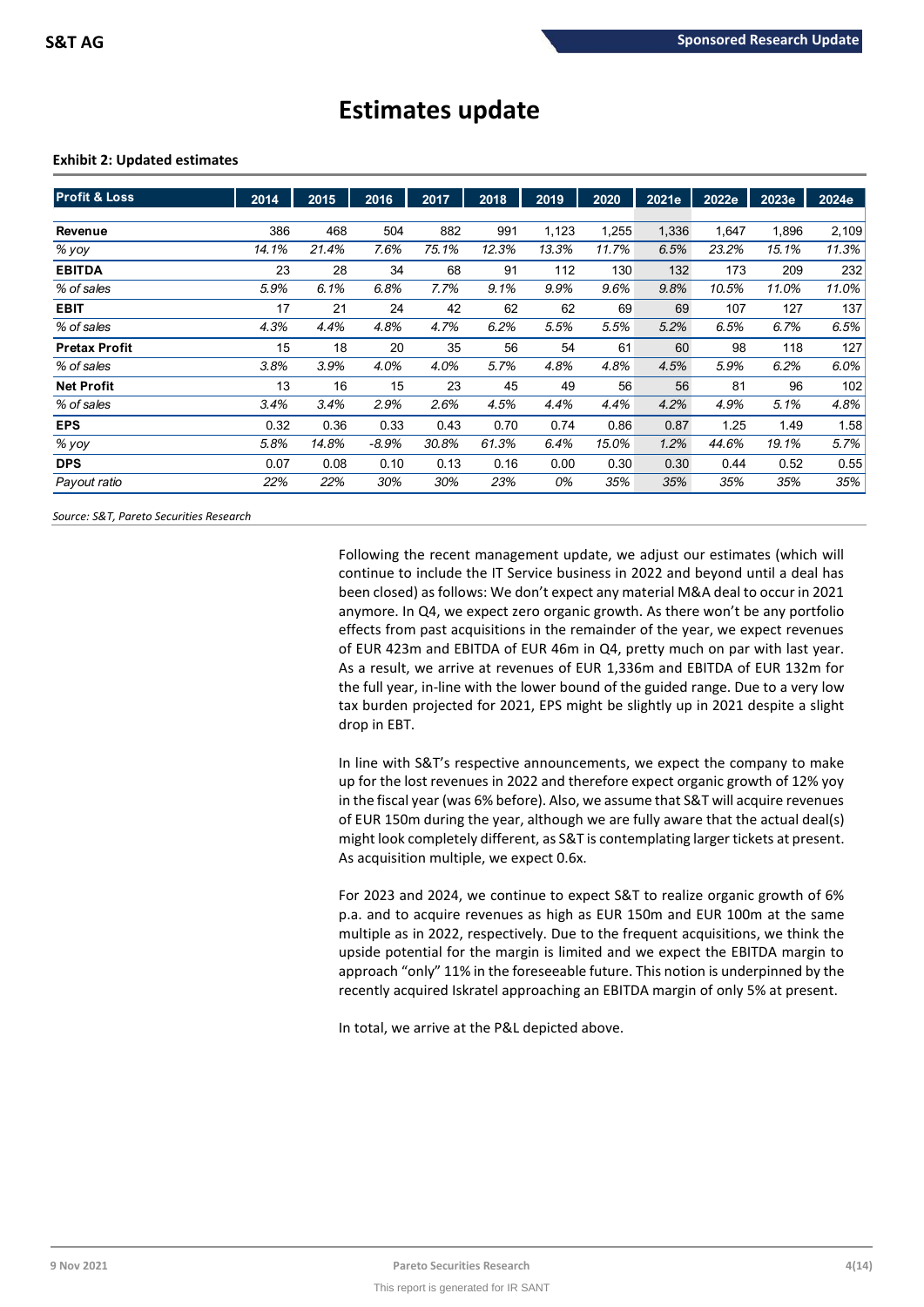### **Exhibit 3: Changes to our estimates**

|                   |              | 2021e |            |              |       | 2022e      |              |       | 2023e      |              |  |
|-------------------|--------------|-------|------------|--------------|-------|------------|--------------|-------|------------|--------------|--|
| <b>S&amp;T AG</b> |              | Old   | <b>New</b> | <b>Delta</b> | Old   | <b>New</b> | <b>Delta</b> | Old   | <b>New</b> | <b>Delta</b> |  |
| Revenues          | <b>EURm</b>  | .382  | 1,336      | $-3%$        | 1.615 | .647       | 2%           | 1,862 | 1,896      | 2%           |  |
| <b>EBITDA</b>     |              | 135   | 132        | $-3%$        | 170   | 173        | 2%           | 205   | 209        | 2%           |  |
| <b>EBIT</b>       |              | 73    | 69         | $-4%$        | 104   | 107        | 2%           | 124   | 127        | 2%           |  |
| <b>Net result</b> | $\mathbf{u}$ | 54    | 56         | 4%           | 80    | 81         | $1\%$        | 95    | 96         | 1%           |  |
| <b>EPS</b>        | <b>EUR</b>   | 0.83  | 0.87       | 4%           | 1.24  | 1.25       | $1\%$        | 1.48  | 1.49       | 1%           |  |

*Source: Pareto Securities Research*

Please find above the changes to our estimates and the comparison of our numbers with the consensus in the table below.

### **Exhibit 4: Pareto vs. Factset consensus**

|                     |         | 2021e   |              |         | 2022e   |              |         | 2023e   |              |  |
|---------------------|---------|---------|--------------|---------|---------|--------------|---------|---------|--------------|--|
|                     | Pareto  | Cons.   | <b>Delta</b> | Pareto  | Cons.   | <b>Delta</b> | Pareto  | Cons.   | <b>Delta</b> |  |
| Revenues            | 1,336.4 | 1,366.8 | $-2.2%$      | 1,646.7 | 1,559.0 | 5.6%         | 1,895.5 | 1,713.2 | 10.6%        |  |
| <b>Gross profit</b> | 521.2   | 518.9   | 0.4%         | 658.7   | 587.4   | 12.1%        | 758.2   | 637.2   | 19.0%        |  |
| <b>EBITDA</b>       | 132.1   | 135.2   | $-2.3%$      | 172.9   | 163.2   | 6.0%         | 208.5   | 185.6   | 12.3%        |  |

*Source: Factset, Pareto Securities Research*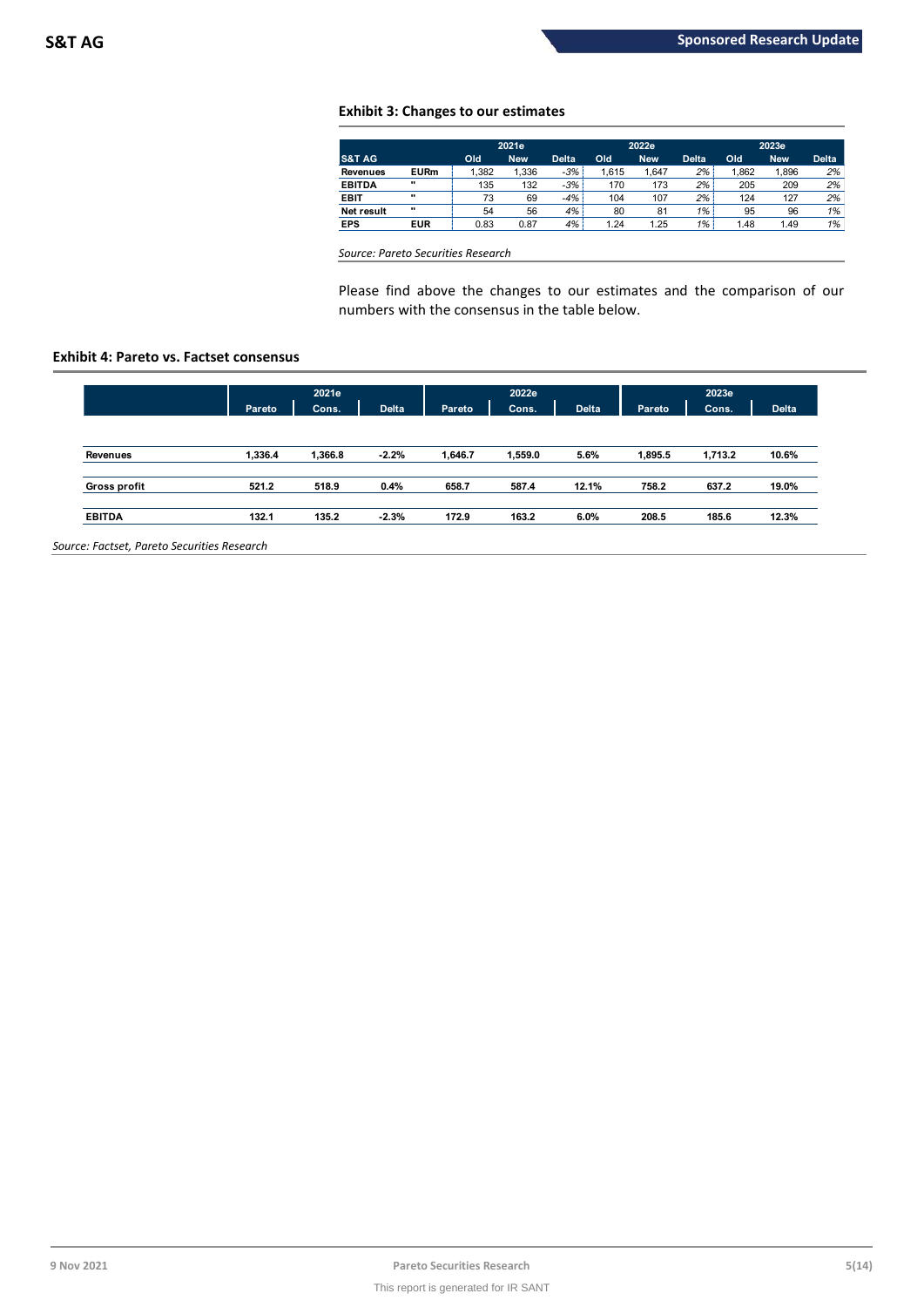# **Valuation update**

### **Exhibit 5: DCF**

|                                  |       |       | <b>Phase I</b> |       |                       |       |       | Phase II |                     |       | Phase III |
|----------------------------------|-------|-------|----------------|-------|-----------------------|-------|-------|----------|---------------------|-------|-----------|
| <b>EUR</b> m                     | 2021e | 2022e | 2023e          | 2024e | 2025e                 | 2026e | 2027e | 2028e    | 2029e               | 2030e |           |
| <b>Revenues</b>                  | 1,336 | 1,647 | 1,896          | 2,109 | 2,236                 | 2,359 | 2,477 | 2,588    | 2,692               | 2,786 |           |
| growth rate                      | 6%    | 23%   | 15%            | 11%   | 6%                    | 6%    | 5%    | 5%       | 4%                  | 4%    |           |
| <b>EBITDA</b>                    | 132   | 173   | 209            | 232   | 246                   | 259   | 272   | 285      | 296                 | 306   |           |
| EBITDA margin                    | 9.9%  | 10.5% | 11.0%          | 11.0% | 11.0%                 | 11.0% | 11.0% | 11.0%    | 11.0%               | 11.0% |           |
| Depr. & Amort. (FA)              | 42    | 40    | 52             | 62    | 68                    | 78    | 77    | 75       | 71                  | 66    |           |
| % of sales                       | 3.2%  | 2.4%  | 2.7%           | 2.9%  | 3.0%                  | 3.3%  | 3.1%  | 2.9%     | 2.6%                | 2.4%  |           |
| Depr. & Amort. (RoU)             | 21    | 25    | 29             | 32    | 34                    | 36    | 38    | 40       | 41                  | 43    |           |
| % of sales                       | 1.5%  | 1.5%  | 1.5%           | 1.5%  | 1.5%                  | 1.5%  | 1.5%  | 1.5%     | 1.5%                | 1.5%  |           |
| <b>EBIT</b>                      | 69    | 108   | 128            | 137   | 144                   | 145   | 158   | 170      | 184                 | 197   |           |
| <b>EBIT</b> margin               | 5.2%  | 6.5%  | 6.7%           | 6.5%  | 6.4%                  | 6.2%  | 6.4%  | 6.6%     | 6.8%                | 7.1%  |           |
| Tax                              | (4)   | (18)  | (23)           | (27)  | (29)                  | (29)  | (32)  | (34)     | (37)                | (39)  |           |
| Tax rate                         | 6%    | 17%   | 18%            | 20%   | 20%                   | 20%   | 20%   | 20%      | 20%                 | 20%   |           |
| Capex                            | (32)  | (41)  | (47)           | (53)  | (56)                  | (59)  | (62)  | (65)     | (67)                | (70)  |           |
| % of sales                       | 2.4%  | 2.5%  | 2.5%           | 2.5%  | 2.5%                  | 2.5%  | 2.5%  | 2.5%     | 2.5%                | 2.5%  |           |
| <b>Acquisitions (ex NWC)</b>     | 0     | (72)  | (72)           | (48)  | 0                     | 0     | 0     | 0        | 0                   | 0     |           |
| % of sales                       | 0.0%  | 4.3%  | 3.8%           | 2.3%  | 0.0%                  | 1.3%  | 1.9%  | 2.2%     | 2.3%                | 8.5%  |           |
| Change in WC & P                 | (51)  | (17)  | (15)           | (16)  | (15)                  | (16)  | (17)  | (18)     | (18)                | (19)  |           |
| % of sales                       | 3.8%  | 1.1%  | 0.8%           | 0.8%  | 0.7%                  | 0.7%  | 0.7%  | 0.7%     | 0.7%                | 0.7%  |           |
| <b>Free Cash Flow</b>            | 24    | (1)   | 23             | 55    | 112                   | 119   | 124   | 129      | 132                 | 136   | 2,967     |
| growth rate                      | nm    | nm    | nm             | nm    | nm                    | 7%    | 4%    | 4%       | 3%                  | 2%    | 3%        |
| <b>Present Value FCF</b>         | 24    | (1)   | 19             | 44    | 82                    | 81    | 79    | 76       | 72                  | 69    | 1,505     |
| PV Phase I                       |       | 169   |                |       | <b>Risk free rate</b> |       | 3.5%  |          | Targ. equity ratio  |       | 85%       |
| <b>PV Phase II</b>               |       | 377   |                |       | <b>Premium Equity</b> |       | 5.0%  |          | <b>Beta</b>         |       | 1.0       |
| <b>PV Phase III</b>              |       | 1,505 |                |       | <b>Premium Debt</b>   |       | 0.5%  |          | <b>WACC</b>         |       | 7.7%      |
| <b>Enterprise value</b>          |       | 2,050 |                |       | <b>Sensitivity</b>    |       |       |          | Growth in phase III |       |           |
| - Net debt (cash)                |       | (20)  |                |       |                       |       | 2.0%  | 2.5%     | 3.0%                | 3.5%  | 4.0%      |
| - Pension provisions             |       | 10    |                |       |                       | 6.9%  | 31.0  | 33.8     | 37.2                | 41.7  | 47.8      |
| - Minorities & Peripherals       |       | 5     |                |       |                       | 7.3%  | 28.4  | 30.7     | 33.5                | 37.1  | 41.7      |
| - Leasing liabilities            |       | 69    |                |       | <b>WACC</b>           | 7.7%  | 31.0  | 28.1     | 30.4                | 33.3  | 37.0      |
| - Paid-out dividends for last FY |       | 19    |                |       |                       | 8.1%  | 24.2  | 25.8     | 27.8                | 30.2  | 33.1      |
| +/- Other EV items               |       | 0     |                |       |                       | 8.5%  | 22.5  | 23.9     | 25.5                | 27.5  | 30.0      |
| <b>Equity value</b>              |       | 1,966 |                |       |                       |       |       |          |                     |       |           |
| Number of shares (m)             |       | 64.6  |                |       |                       |       |       |          |                     |       |           |
| Value per share $(\epsilon)$     |       | 30.0  |                |       |                       |       |       |          |                     |       |           |
| Current Price (€)                |       | 20.1  |                |       |                       |       |       |          |                     |       |           |
| Upside                           |       | 49%   |                |       |                       |       |       |          |                     |       |           |
|                                  |       |       |                |       |                       |       |       |          |                     |       |           |

*Source: Pareto Securities Research*

The main adjustment in our model besides the estimate changes described above relates to NWC. NWC has been at high levels at more than EUR 200m at the end of Q3 due to the chip crisis. Dividing this number by our revenue estimate for 2021, we expect the NWC sales intensity to exceed 15% of sales in 2021 and to go down to the targeted 12% as part of the PEC program only with a delay of 3 years. Thus, the net cash contribution from working capital is now expected to be highly negative in 2021 and in the years thereafter.

**As we buy into S&T's thesis that it will be able to recoup revenues in 2022 that could not be realized in 2021, we keep our price target at EUR 30 per share and re-iterate our "buy" recommendation. We think that S&T's capacity to deliver on this promise, the terms of the IT Service business disposal and the potential large IoT deal will determine S&T's share price performance in 2022.**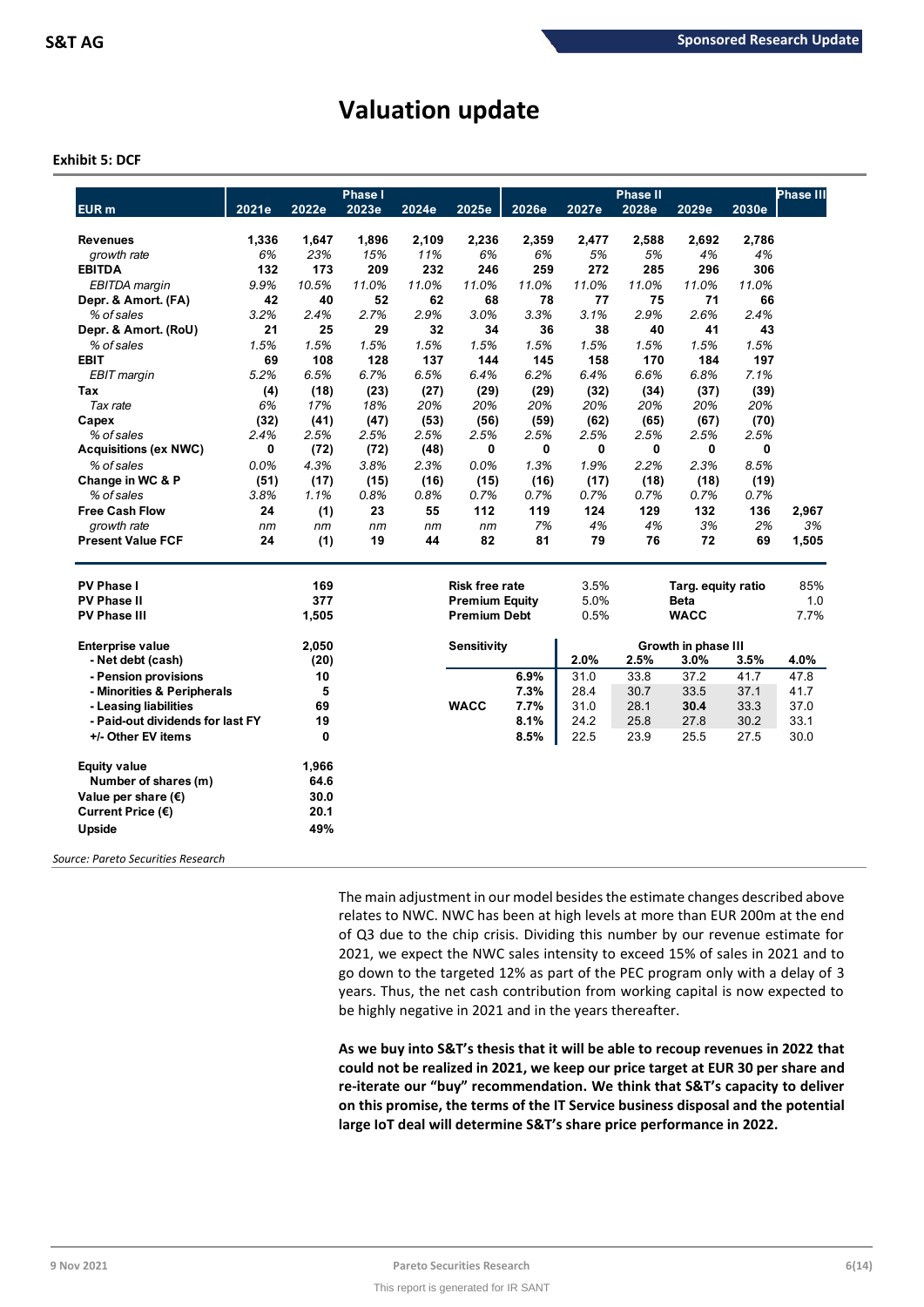### **Exhibit 6: Historical PE (consensus-based)**



*Source: Pareto Securities Research*

Our "buy" case is supported by the S&T share trading at a significant discount to (1) past and (2) TecDAX valuation levels.





*Source: Pareto Securities Research*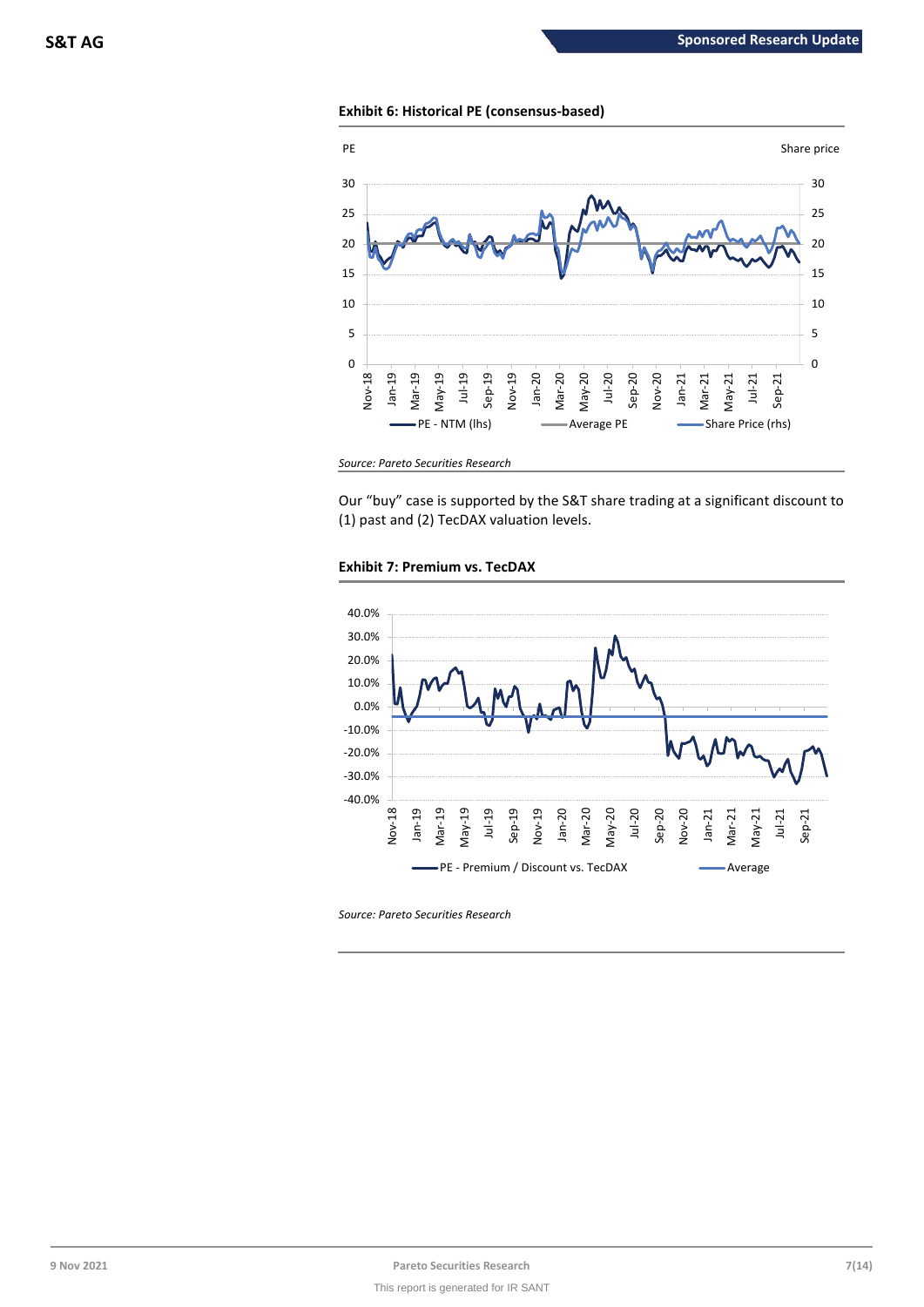### **Exhibit 8: Appendix - at a glance**

| <b>Business Units</b>                           |                                                                | <b>IT Services</b>                                                                                                                                                                                                                                                                                                                                                                                                                                                                                                                                                                                                                         |                                                                                                         | <b>IoT Solutions Europe</b>                                                                                                                                                    |                                                                                                                                                                                                                                                                                                                                                                            |                                                                                 |                                                 | <b>IoT Solutions America</b>                                                                                                                                   |                                                                  |  |
|-------------------------------------------------|----------------------------------------------------------------|--------------------------------------------------------------------------------------------------------------------------------------------------------------------------------------------------------------------------------------------------------------------------------------------------------------------------------------------------------------------------------------------------------------------------------------------------------------------------------------------------------------------------------------------------------------------------------------------------------------------------------------------|---------------------------------------------------------------------------------------------------------|--------------------------------------------------------------------------------------------------------------------------------------------------------------------------------|----------------------------------------------------------------------------------------------------------------------------------------------------------------------------------------------------------------------------------------------------------------------------------------------------------------------------------------------------------------------------|---------------------------------------------------------------------------------|-------------------------------------------------|----------------------------------------------------------------------------------------------------------------------------------------------------------------|------------------------------------------------------------------|--|
| Products/<br>applications                       |                                                                | IT services to a broad range of enterprises. Managed<br>services. Operates according to the Plan - Build - Run<br>Principle. Plans to reduces share of hardware business.                                                                                                                                                                                                                                                                                                                                                                                                                                                                  |                                                                                                         | Solutions in the areas of loT and Industry 4.0,<br>combining hardware, middleware and services.<br>Markets served are in Europe and Asia.                                      |                                                                                                                                                                                                                                                                                                                                                                            |                                                                                 |                                                 | Embedded hardware and software solutions<br>focussing on aviation, transport and<br>communication.                                                             |                                                                  |  |
| <b>Customers</b>                                |                                                                | Small and mid-sized enterprises in DACH and Eastern<br>European region                                                                                                                                                                                                                                                                                                                                                                                                                                                                                                                                                                     |                                                                                                         | medical technologies, infotainment, energy<br>industry, and public transportation. Core is the<br>former Kontron business.                                                     | Industrial applications such as industrial automation,                                                                                                                                                                                                                                                                                                                     |                                                                                 |                                                 | Communications and aviation customers                                                                                                                          |                                                                  |  |
| <b>Market share/</b><br>positioning             |                                                                | Below 1% in SANT's footprint                                                                                                                                                                                                                                                                                                                                                                                                                                                                                                                                                                                                               |                                                                                                         | Below 1% in SANT's footprint                                                                                                                                                   |                                                                                                                                                                                                                                                                                                                                                                            |                                                                                 |                                                 | Only reasonable data from SANT's prospectus<br>reveals market share for Advantech of 8%,<br>Siemens 6% and ADLINK of 3% in the European<br>Economic Area (EWR) |                                                                  |  |
| <b>Drivers</b>                                  |                                                                | Outsourcing and cost cutting main drivers for GDP-like<br>growth for SANT in IT Services.                                                                                                                                                                                                                                                                                                                                                                                                                                                                                                                                                  |                                                                                                         | Connectivity of devices and increased need for<br>secure platforms in M2M, smart metering and other<br>applications drive market growth and innovation in<br>IoT.              |                                                                                                                                                                                                                                                                                                                                                                            |                                                                                 |                                                 | System-on-a-chip, enhanced software solutions and<br>niche but customized solutions in the automation,<br>infotainment, medical and transportation segments.   |                                                                  |  |
| <b>Main competitors</b>                         |                                                                | Bechtle, Cancom, HPE, IBM, Accenture, Adesso,<br>Capgemini, Atos and other IT services companies                                                                                                                                                                                                                                                                                                                                                                                                                                                                                                                                           |                                                                                                         | Check Point Software, Intel, FireEye, Imperva,<br>Secunet, Compugroup, Vitec Software AB<br>Smart Energy: Landis & Gyr, Schneider Electric,<br>Siemens, Itron, IBM, Cisco, ABB |                                                                                                                                                                                                                                                                                                                                                                            |                                                                                 |                                                 | Advantech, ADLINK, Siemens, Beckhoff and<br>Radisys                                                                                                            |                                                                  |  |
| Entry barriers/<br>competitive<br>advantage     |                                                                | High personnel and R&D intensive business, especially in IT Services (personnel) and Embedded Systems (R&D/pre-financing). SANT has high economies of<br>scale/scope once embedded products are developed and software products included. SANT has a low cost base (c. 50% of workforce is located in low cost<br>Eastern European countries), highly outsourced production to Foxconn and Ennoconn in China and Canada respectively, a strong customer retention effort (e.g.<br>trying to become single source supplier for automotive, industrial, aerospace and energy sector), only embedded and smart metering supplier and services | provider with a strong Eastern European production footprint, strong IP portfolio.                      |                                                                                                                                                                                |                                                                                                                                                                                                                                                                                                                                                                            |                                                                                 |                                                 |                                                                                                                                                                |                                                                  |  |
| <b>Strategy &amp;</b><br><b>Guidance</b>        | Strategy:<br>requirements, outsourcing)<br>(IV) Cross-selling. | (I) Support growth by frequent acquisitions, esp. turnarounds at low multiples.<br>(II) Benefit from megatrends (increased device and machine connectivity, security/firewall<br>(III) Increase the share of proprietary software in IoT solutions.<br>(V) Concentrate on embedded solutions (i.e.combine hard- and software.)                                                                                                                                                                                                                                                                                                             |                                                                                                         |                                                                                                                                                                                | Revenues:<br>y/y<br><b>EBITDA</b><br>margin                                                                                                                                                                                                                                                                                                                                | <b>Guidance (10/2021)</b><br>EUR 1,330-1,400m<br>11.6%<br>EUR 133-140m<br>10.0% |                                                 | PASe<br>EUR 1336m<br>11.7%<br><b>EUR 132m</b><br>9.6%                                                                                                          | <b>Consensus</b><br>EUR 1367m<br>8.9%<br><b>EUR 135m</b><br>9.9% |  |
| 2020                                            | Sales (EURm)<br>y/y                                            | <b>EBITDA (EURm)</b><br>1255<br>Margin                                                                                                                                                                                                                                                                                                                                                                                                                                                                                                                                                                                                     | 130<br>10.4%                                                                                            |                                                                                                                                                                                | EBIT adj. (EURm)<br>Margin                                                                                                                                                                                                                                                                                                                                                 | 69<br>5.5%                                                                      |                                                 | Sales 5Y hist, CAGR                                                                                                                                            | 22%                                                              |  |
| Sales & EBIT<br><b>Split</b>                    | Germany<br>■ Austria<br>RoW                                    | Sales split by region<br>17%<br>10%<br>26%<br>North America<br>Eastern Europe & Russia                                                                                                                                                                                                                                                                                                                                                                                                                                                                                                                                                     | Sales split by division<br>11%<br>48%<br>■ IT Services<br>loT Solutions Europe<br>loT Solutions America | 41%<br>51%                                                                                                                                                                     | <b>EBITDA split by division</b><br>11%<br><b>■ IT Services</b><br>loT Solutions Europe<br>loT Solutions America                                                                                                                                                                                                                                                            | 2,000<br>1,600<br>1,200<br>800<br>400<br>0                                      | 9.9%<br>9.1%<br>$20^{18}$<br>$20^{20}$<br>Group | Group financial<br>10.5%<br>10.4% 9.9%<br>,64"<br>.336<br>255<br>2022e<br>-EBITDA margin                                                                       | -11.0%<br>12%<br>10%<br>6%<br>4%<br>2%<br>0%                     |  |
| <b>Shareholder</b><br>structure &<br>management | CEO<br>computing.                                              | <b>Hannes Niederhauser</b><br>CEO (since 2011)<br>• Hannes Niederhauser joined the<br>company in 2011 as CEO. Following his<br>studies in electrical engineering at the<br>Graz University of Technology, the<br>Austrian-born manager worked as a<br>developer of microchips and in the<br>embedded computer segment. Prior he<br>has been the main shareholder and<br>CEO of Kontron AG from 1999 to 2007,<br>which became the world's largest<br>provider in the field of embedded                                                                                                                                                      | <b>CFO</b>                                                                                              | <b>Richard Neuwirth</b><br>CFO (since 2013)<br>jurisprudence and business<br>company's CFO.                                                                                    | • Richard Neuwirth has degrees in<br>administration. He began his career as a<br>lawyer working for a Vienna-based firm.<br>He joined S&T in 2006, and has held a<br>variety of management positions at it,<br>with these including managing director<br>of S&T Bulgaria and country manager<br>and sales director of S&T Austria. As of<br>July 2013, Neuwirth became the |                                                                                 | 68%<br>■ Free Float                             | Shareholder structure<br>■ Ennoconn Corp. ■ AGI                                                                                                                | 27%<br>5%                                                        |  |
| # of employees<br>FY 2020                       |                                                                |                                                                                                                                                                                                                                                                                                                                                                                                                                                                                                                                                                                                                                            |                                                                                                         | 6,067                                                                                                                                                                          |                                                                                                                                                                                                                                                                                                                                                                            |                                                                                 |                                                 |                                                                                                                                                                |                                                                  |  |

*Source: Pareto Securities Research*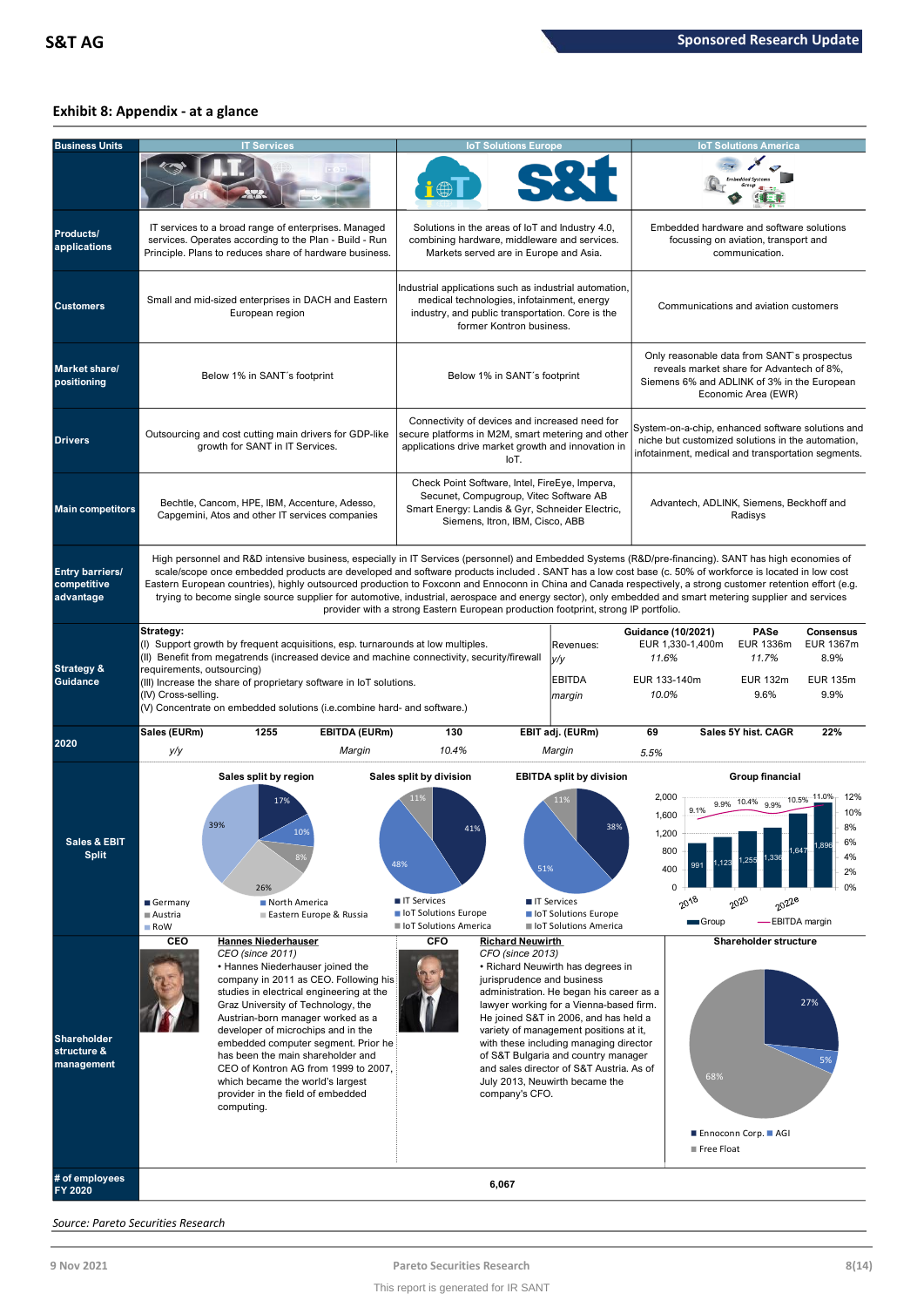| PROFIT & LOSS (fiscal year) (EURm)             | 2016    | 2017   | 2018                     | 2019                     | 2020        | 2021e  | 2022e | 2023e   |
|------------------------------------------------|---------|--------|--------------------------|--------------------------|-------------|--------|-------|---------|
| <b>Revenues</b>                                | 504     | 882    | 991                      | 1,123                    | 1,255       | 1,336  | 1,647 | 1,896   |
| <b>EBITDA</b>                                  | 34      | 68     | 91                       | 112                      | 130         | 132    | 173   | 209     |
| Depreciation & amortisation                    | (10)    | (26)   | (29)                     | (50)                     | (61)        | (63)   | (65)  | (81)    |
| EBIT                                           | 24      | 42     | 62                       | 62                       | 68          | 69     | 108   | 128     |
| Net interest                                   | (4)     | (6)    | (5)                      | (8)                      | (8)         | (10)   | (9)   | (9)     |
| Other financial items                          |         |        | $\overline{a}$           | ÷,                       |             |        |       |         |
| <b>Profit before taxes</b>                     | 20      | 35     | 56                       | 54                       | 61          | 60     | 99    | 118     |
| Taxes                                          | 0       | (6)    | (8)                      | (5)                      | (6)         | (4)    | (17)  | (21)    |
| Minority interest                              | (6)     | (7)    | (3)                      | (0)                      | $\mathbf 1$ |        |       |         |
| Net profit                                     | 15      | 23     | 45                       | 49                       | 56          | 56     | 82    | 97      |
| EPS reported                                   | 0.33    | 0.43   | 0.70                     | 0.74                     | 0.85        | 0.87   | 1.27  | 1.50    |
| <b>EPS adjusted</b>                            | 0.31    | 0.43   | 0.70                     | 0.74                     | 0.85        | 0.87   | 1.27  | 1.50    |
| <b>DPS</b>                                     | 0.10    | 0.13   | 0.16                     |                          | 0.30        | 0.30   | 0.44  | 0.53    |
| <b>BALANCE SHEET (EURm)</b>                    | 2016    | 2017   | 2018                     | 2019                     | 2020        | 2021e  | 2022e | 2023e   |
| Tangible non current assets                    | 28      | 32     | 37                       | 38                       | 80          | 73     | 107   | 137     |
| Other non-current assets                       | 184     | 195    | 273                      | 392                      | 403         | 432    | 470   | 508     |
| Other current assets                           | 331     | 361    | 366                      | 483                      | 481         | 513    | 546   | 575     |
| Cash & equivalents                             | 126     | 217    | 172                      | 312                      | 282         | 265    | 237   | 224     |
| <b>Total assets</b>                            | 669     | 805    | 848                      | 1,226                    | 1,247       | 1,283  | 1,361 | 1,443   |
| Total equity                                   | 241     | 332    | 367                      | 385                      | 409         | 446    | 508   | 577     |
| Interest-bearing non-current debt              | 94      | 115    | 113                      | 283                      | 262         | 249    | 249   | 249     |
| Interest-bearing current debt                  |         |        | $\overline{\phantom{m}}$ | $\overline{\phantom{a}}$ |             |        |       |         |
| Other Debt                                     | 332     | 356    | 366                      | 549                      | 565         | 577    | 593   | 607     |
| <b>Total liabilites &amp; equity</b>           | 669     | 805    | 848                      | 1,226                    | 1,247       | 1,283  | 1,361 | 1,443   |
| <b>CASH FLOW (EURm)</b>                        | 2016    | 2017   | 2018                     | 2019                     | 2020        | 2021e  | 2022e | 2023e   |
| Cash earnings                                  | 131     | 46     | 48                       | 82                       | 112         | 98     | 122   | 149     |
| Change in working capital                      | (70)    | (1)    | (12)                     | $\overline{2}$           | 29          | (51)   | (17)  | (15)    |
| Cash flow from investments                     | (74)    | (39)   | (63)                     | (56)                     | (77)        | (32)   | (113) | (119)   |
| Cash flow from financing                       | 72      | 93     | (21)                     | 84                       | (66)        | (32)   | (20)  | (29)    |
| Net cash flow                                  | 65      | 91     | (45)                     | 141                      | (30)        | (16)   | (28)  | (14)    |
|                                                |         |        |                          |                          |             |        |       |         |
| <b>CAPITALIZATION &amp; VALUATION (EURm)</b>   | 2016    | 2017   | 2018                     | 2019                     | 2020        | 2021e  | 2022e | 2023e   |
| Share price (EUR end)                          | 8.7     | 18.0   | 15.8                     | 21.3                     | 19.3        | 20.0   | 20.0  | 20.0    |
| Number of shares end period                    | 49      | 63     | 66                       | 66                       | 65          | 65     | 65    | 65      |
| Net interest bearing debt                      | (32)    | (102)  | (58)                     | (30)                     | (20)        | (16)   | 12    | 25      |
| <b>Enterprise value</b>                        | 481     | 1,066  | 998                      | 1,385                    | 1,232       | 1,283  | 1,311 | 1,325   |
| EV/Sales                                       | $1.0\,$ | 1.2    | $1.0\,$                  | 1.2                      | $1.0\,$     | 1.0    | 0.8   | 0.7     |
| EV/EBITDA                                      | 14.0    | 15.7   | 11.0                     | 12.4                     | 9.5         | 9.7    | 7.6   | $6.4\,$ |
| EV/EBIT                                        | 19.9    | 25.5   | 16.2                     | 22.4                     | 18.0        | 18.5   | 12.2  | 10.4    |
| P/E reported                                   | 26.3    | 41.5   | 22.6                     | 28.6                     | 22.6        | 23.1   | 15.8  | 13.3    |
| P/E adjusted                                   | 28.4    | 41.5   | 22.6                     | 28.6                     | 22.6        | 23.1   | 15.8  | 13.3    |
| P/B                                            | 2.8     | 3.7    | 2.9                      | 3.8                      | 3.1         | 2.9    | 2.6   | 2.3     |
| <b>FINANCIAL ANALYSIS &amp; CREDIT METRICS</b> | 2016    | 2017   | 2018                     | 2019                     | 2020        | 2021e  | 2022e | 2023e   |
| ROE adjusted (%)                               | 7.9     | 7.9    | 12.9                     | 13.1                     | 14.0        | 13.1   | 17.1  | 17.9    |
| Dividend yield (%)                             | $1.1\,$ | 0.7    | $1.0\,$                  |                          | 1.6         | 1.5    | 2.2   | 2.6     |
| EBITDA margin (%)                              | $6.8\,$ | 7.7    | 9.1                      | 9.9                      | 10.4        | 9.9    | 10.5  | 11.0    |
| EBIT margin (%)                                | 4.8     | 4.7    | $6.2\,$                  | 5.5                      | $5.4\,$     | 5.2    | 6.5   | $6.7\,$ |
| NIBD/EBITDA                                    | (0.93)  | (1.50) | (0.64)                   | (0.26)                   | (0.16)      | (0.12) | 0.07  | 0.12    |
| EBITDA/Net interest                            | 8.28    | 10.72  | 17.56                    | 14.54                    | 16.89       | 13.76  | 18.91 | 22.48   |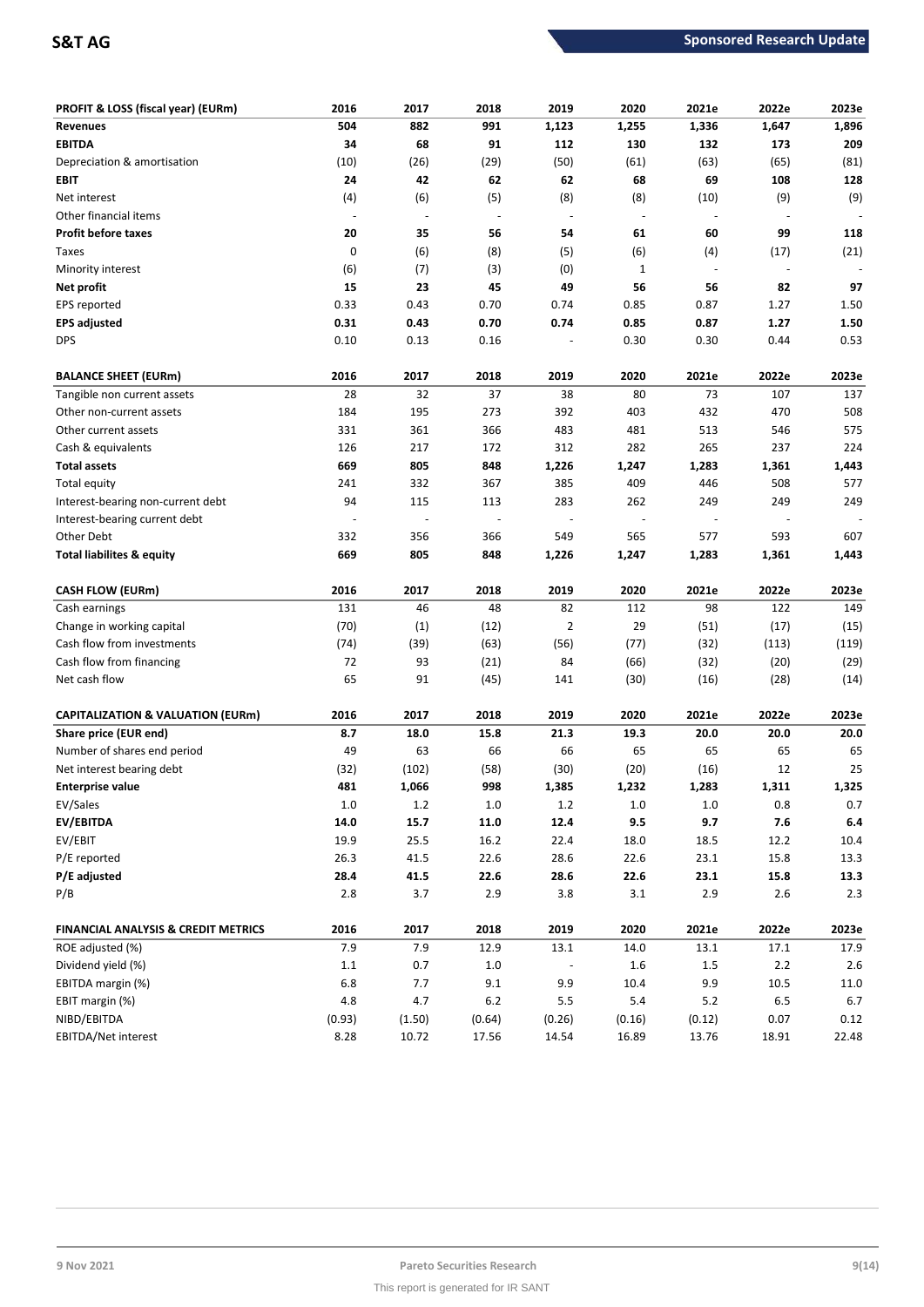### **Disclaimer and legal disclosures**

### **Origin of the publication or report**

This publication or report originates from Pareto Securities AS, reg. no. 956 632 374 (Norway), Pareto Securities AS, Frankfu rt branch, reg. no. DE 320 965 513 / HR B 109177 (Germany) or Pareto Securities AB, reg. no. 556206-8956 (Sweden) (together the Group Companies or the "Pareto Securities Group") acting through their common unit Pareto Securities Research. The Group Companies are supervised by the Financial Supervisory Authority of their respective home countries.

### **Content of the publication or report**

This publication or report has been prepared solely by Pareto Securities Research.

Opinions or suggestions from Pareto Securities Research may deviate from recommendations or opinions presented by other departments or companies in the Pareto Securities Group. The reason may typically be the result of differing time horizons, methodologies, contexts or other factors.

### **Sponsored research**

Please note that if this report is labelled as "sponsored research" on the front page, Pareto Securities has entered into an agreement with the company about the preparation of research reports and receives compensation from the company for this service. Sponsored research is prepared by the Research Department of Pareto Securities without any instruction rights by the company. Sponsored research is however commissioned for and paid by the company and such material is considered by Pareto Securities to qualify as an acceptable minor non-monetary benefit according to the EU MiFID II Directive.

### **Basis and methods for assessment**

Opinions and price targets are based on one or more methods of valuation, for instance cash flow analysis, use of multiples, behavioral technical analyses of underlying market movements in combination with considerations of the market situation and the time horizon. Key assumptions of forecasts, price targets and projections in research cited or reproduced appear in the research material from the named sources. The date of publication appears from the research material cited or reproduced. Opinions and estimates may be updated in subsequent versions of the publication or report, provided in subsequent versions of t that the relevant company/issuer is treated anew in such later versions of the publication or report.

Pareto Securities Research may provide credit research with more specific price targets based on different valuation methods, including the analysis of key credit ratios and other factors describing the securities creditworthiness, peer group analysis of securities with similar creditworthiness and different DCF-valuations. All descriptions of loan agreement structures and loan agreement features are obtained from sources which Pareto Securities Research believes to be reliable, but Pareto Securities Research does not represent or warrant their accuracy. Be aware that investors should go through the specific complete loan agreement before investing in any bonds and not base an investment decision based solely on information contained in this publication or report.

Pareto Securities Research has no fixed schedule for updating publications or reports.

Unless otherwise stated on the first page, the publication or report has not been reviewed by the issuer before dissemination. In instances where all or part of a report is presented to the issuer prior to publication, the purpose is to ensure that facts are correct.

### **Validity of the publication or report**

All opinions and estimates in this publication or report are, regardless of source, given in good faith and may only be valid as of the stated date of this publication or report and are subject to change without notice.

### **No individual investment or tax advice**

The publication or report is intended only to provide general and preliminary information to investors and shall not be construed as the basis for any investment decision. This publication or report has been prepared by Pareto Securities Research as general information for private use of investors to whom the publication or report has been distributed, but it is not intended as a personal recommendation of partiɑɪlar financial instruments or strategies and thus it does not provide individually tailored investmen tadvice, and does not take into account the individual investor's particular<br>financial situation suitability of an investment as regards his/her financial and fiscal situation and investment objectives. The investor bears the risk of losses in connection with an investment.

Before acting on any information in this publication or report, we recommend consulting your financial advisor.

The information contained in this publication or report does not constitute advice on the tax consequences of making any particular investment decision. Each investor shall make his/her own appraisal of the tax and other financial merits of his/her investment.

### **Sources**

This publication or report may be based on or contain information, such as opinions, recommendations, estimates, price targets and valuations which emanate from Pareto Securities Research' analysts or representatives, publicly available information, information from other units or companies in the Group Companies, or other named sources.

To the extent this publication or report is based on or contains information emanating from other sources "Other Sources") than Pareto Securities Research ("External Information"), Pareto Securities Research has deemed the Other Sources to be reliable but neither the companies in the Pareto Securities Group, others associated or affiliated with said companies nor any other person, guarantee the accuracy, adequacy or completeness of the External Information.

### **Ratings**

| Equity ratings: | "Bu√"  | Pareto Securities Research expects this financial instrument's total return to exceed 10% over the next 12 months                   |
|-----------------|--------|-------------------------------------------------------------------------------------------------------------------------------------|
|                 | "Hold" | Pareto Securities Research expects this financial instrument's total return to be between -10% and 10% over the next 12 months      |
|                 | "Sell" | Pareto Securities Research expects this financial instrument's total return to be negative by more than 10% over the next 12 months |

Analysts Certification<br>The research analyst(s) whose name(s) appear on research reports prepared by Pareto Securities Research certify that: (i) all of the views expressed in the research report accurately reflect their pe "Hold" Pareto Securities Research expects this financial instrument's total return to be between -1.0% and 10% over the next 12 months<br>"Sell" Pareto Securities Research expects this financial instrument's total return to b research analysts in research reports that are prepared by Pareto Securities Research.

The research analysts whose names appears on research reports prepared by Pareto Securities Research received compensation that is based upon various factors including Pareto Securities' total<br>revenues, a portion of which

### **Limitation of liability**

Pareto Securities Group or other associated and affiliated companies assume no liablity as regards to any investment, divestment or retention decision taken by the investor on the basis of this<br>publication or report. In no resulting from the information in this publication or report.

Neither the information nor any opinion which may be expressed herein constitutes a soligitation by Pareto Securities Research of purchase or sale of any securities nor does it constitute a soligitation to any person in any jurisdiction where solicitation would be unlawful. All information contained in this research report has been compiled from sources believed to be reliable. However, no representation or warranty, express or implied, is made with respect to the completeness or accuracy of its contents, and it is not to be relied upon as authoritative.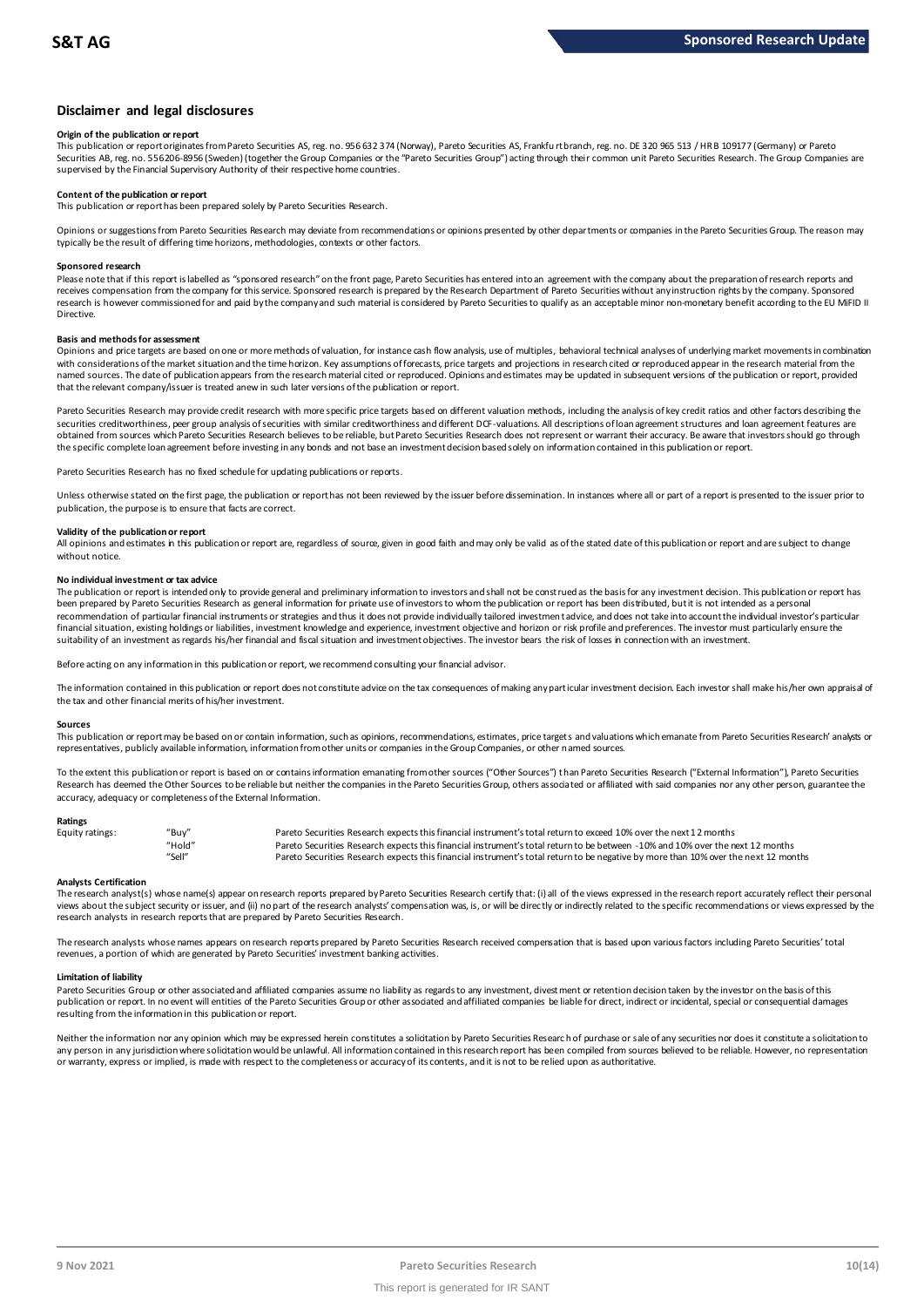### **Risk information**

The risk of investing in certain financial instruments, including those mentioned in this document, is generally high, as their market value is exposed to a lot of different factors such as the operational and financial conditions of the relevant company, growth prospects, change in interest rates, the economic and political environment, foreign exchange rates, shifts in market sentiments etc. Where an investment met.<br>or securit the investor. Past performance is not a guide to future performance. Estimates of future performance are based on assumptions that may not be realized. When investing in individual shares, the investor may lose all or part of the investments.

### **Conflicts of interest**

Companies in the Pareto Securities Group, affiliates or staff of companies in the Pareto Securities Group, may perform services for, solicit business from, make a market in, hold long or short positions in, or otherwise be interested in the investments (including derivatives) of any company mentioned in the publication or report.

In addition Pareto Securities Group, or affiliates, may from time to time have a broking, advisory or other relationship with a company which is the subject of or referred to in the relevant Research, including acting as that company's official or sponsoring broker and providing investment banking or other financial services. It is the policy of Pareto to seek to act as corporate adviser or broker to some of the<br>companies which a

To limit possible conflicts of interest and counter the abuse of inside knowledge, the analysts of Pareto Securities Research are subject to internal rules on sound ethical conduct, the management of inside<br>information, ha legislation and relevant industry standards. The object of the internal rules is for example to ensure that no analyst will abuse or cause others to abuse confidential information. It is the policy of Pareto Securities Research that no link exists between revenues from capital markets activities and individual analyst remuneration. The Group Companies are members of national stockbrokers' associations in each of the countries in which the Group Companies have their head offices. Internal rules have been developed in accordance with recommendations issued by the stockbrokers associations. This material has been prepared following the Pareto Securities Conflict of Interest Policy.

The guidelines in the policy indude rules and measures aimed at achieving a sufficient degree of independence between various departments, business areas and sub-business areas within the Pareto<br>Securities Group in order t measures is to restrict the flow of information between certain business areas and sub-business areas within the Pareto Securities Group, where conflicts of interest may arise and to safeguard the impartialness of the empl The guidelines in the policy indude rules and measures aimed at achieving a sufficient degree of independence between various departments, business areas and sub-business areas within the Pareto<br>Securities Group in order t Walls, to restrict the flows of sensitive information from such departments. The internal guidelines also include, without limitation, rules aimed at securing the impartialness of, e.g., analysts working in the<br>Pareto Secu Pareto Securities Group rules concerning contacts with covered companies and rules concerning personal account trading carried out by analysts.

### **Distribution restriction**

The securities referred to in this publication or report may not be eligible for sale in some jurisdictions and persons into whose possession this document comes should inform themselves about and observe Pareto Securities Group rules concerning contacts with covered companies and rules concerning personal account trading carried out by analysts.<br>Distribution restriction<br>The securities referred to in this publication or rep Authority (FCA).

This research is only intended for and may only be distributed to institutional investors in the United States and U.S entities seeking more information about any of the issuers or securities discussed in this report should contact Pareto Securities Inc. at 150 East 52nd Street, New York, NY 10022, Tel. 212 829 4200.

Pareto Securities Inc. is a broker-dealer registered with the U.S. Securities and Exchange Commission and is a member of FINRA & SIPC. U.S. To the extent required by applicable U.S. laws and regulations, Pareto Securities Inc. accepts responsibility for the contents of this publication. Investment products provided by or through Pareto Securities Inc. or Pareto Securities Research are not FDIC insured, may lose value and are not guaranteed by Pareto Securities Inc. or Pareto Securities Research. Investing in non-U.S. securities may entail certain risks. This document does not constitute or form part of any offer for sale or subscription, nor shall it or any part of it form the basis of or be relied on in connection with any contract or commitment whatsoever. The securities of non-U.S. issuers may not be registered with or subject to SEC reporting and other requirements. The information available about non-U.S. companies may be limited, and non-U.S. companies are generally not subject to the same uniform auditing and subject to the same unif reporting standards as U.S. companies. Market rules, conventions and practices may differ from U.S. markets, adding to transaction costs or causing delays in the purchase or sale of securities. Securities of some non-U.S. companies may not be as liquid as securities of comparable U.S. companies. Fluctuations in the values of national currencies, as well as the potential for governmental restrictions on currency movements, can significantly erode principal and investment returns.

Pareto Securities Research may have material conflicts of interest related to the production or distribution of this research report which, with regard to Pareto Securities Research, are disclosed herein.

### **Distribution in Singapore**

Pareto Securities Pte Ltd holds a Capital Markets Services License is an exempt financial advisor under Financial Advisers Act, Chapter 110 ("FAA") of Singapore and a subsidiary of Pareto Securities AS.

This report is directed solely to persons who qualify as "accredited investors", "expert investors" and "institutional investors" as defined in section 4A(1) Securities and Futures Act, Chapter 289 ("SFA") Distribution in Singapore<br>Pareto Securities Pte Ltd holds a Capital Markets Services License is an exempt financial advisor under Financial Advisers Act, Chapter 110 ("FAA") of Singapore and a subsidiary of Pareto Securiti person. You should seek advice from a financial adviser regarding the suitability of any product referred to in this report, taking into account your specific financial objectives, financial situation or particular needs before making a commitment to purchase any such product. Please contact Pareto Securities Pte Ltd, 16 Collyer Quay, # 2 7-02 Income at Raffles, Singapore 049318, at +65 6408 9800 in matters arising from, or in connection with this report.

Additional provisions on Recommendations distributed in the Canada<br>Canadian recipients of this research report are advised that this research report is not, and under no circumstances is it to be construed as an offer to s needs before making a commitment to purchase any such product. Please contact Pareto Securities Pte Ltd, 16 Collyer Quay, # 2 7-02 Income at Raffles, Singapore 049318, at +65 6408 9800 in matters arisin<br>from, or in connect from, or in connection with this report.<br>Additional provisions on Recommendations distributed in the Canada<br>Canadian recipients of this research report are advised that this research report is not, and under no circumstanc securities. No securities commission or similar regulatory authority in Canada has reviewed or in any way passed upon this research report or the merits of any securities described or discussed herein and any representation to the contrary is an offence. Any securities described or discussed within this research report may only be distributed in Canada in accordance with applicable provincial and territorial<br>securities laws. An securities regulators and only by a dealer properly registered under applicable securities laws or, alternatively, pursuant to an exemption from the dealer registration requirement in the relevant province or territory of Canada in which such offer or sale is made. Under no circumstances is the information contained herein to be construed as investment advice in any province or territory of Canada nor should it be construed as being tailored to the needs of the recipient. Canadian redpients are advised that Pareto Securities AS, its affiliates and its authorized agents are not responsible for, nor do they accept, any liability whatsoever for any direct or consequential loss arising from any use of this research report or the information contained herein.

### **Distribution in United Kingdom**

This publication is issued for the benefit of persons who qualify as eligible counterparties or professional dients and should be made available only to such persons and is exempt from the restriction on financial promotion in s21 of the Financial Services and Markets Act 2000 in reliance on provision in the FPO.

### **Copyright**

This publication or report may not be mechanically duplicated, photocopied or otherwise reproduced, in full or in part, under applicable copyright laws. Any infringement of Pareto Securities Research's copyright can be pursued legally whereby the infringer will be held liable for any and all losses and expenses incurred by the infringement.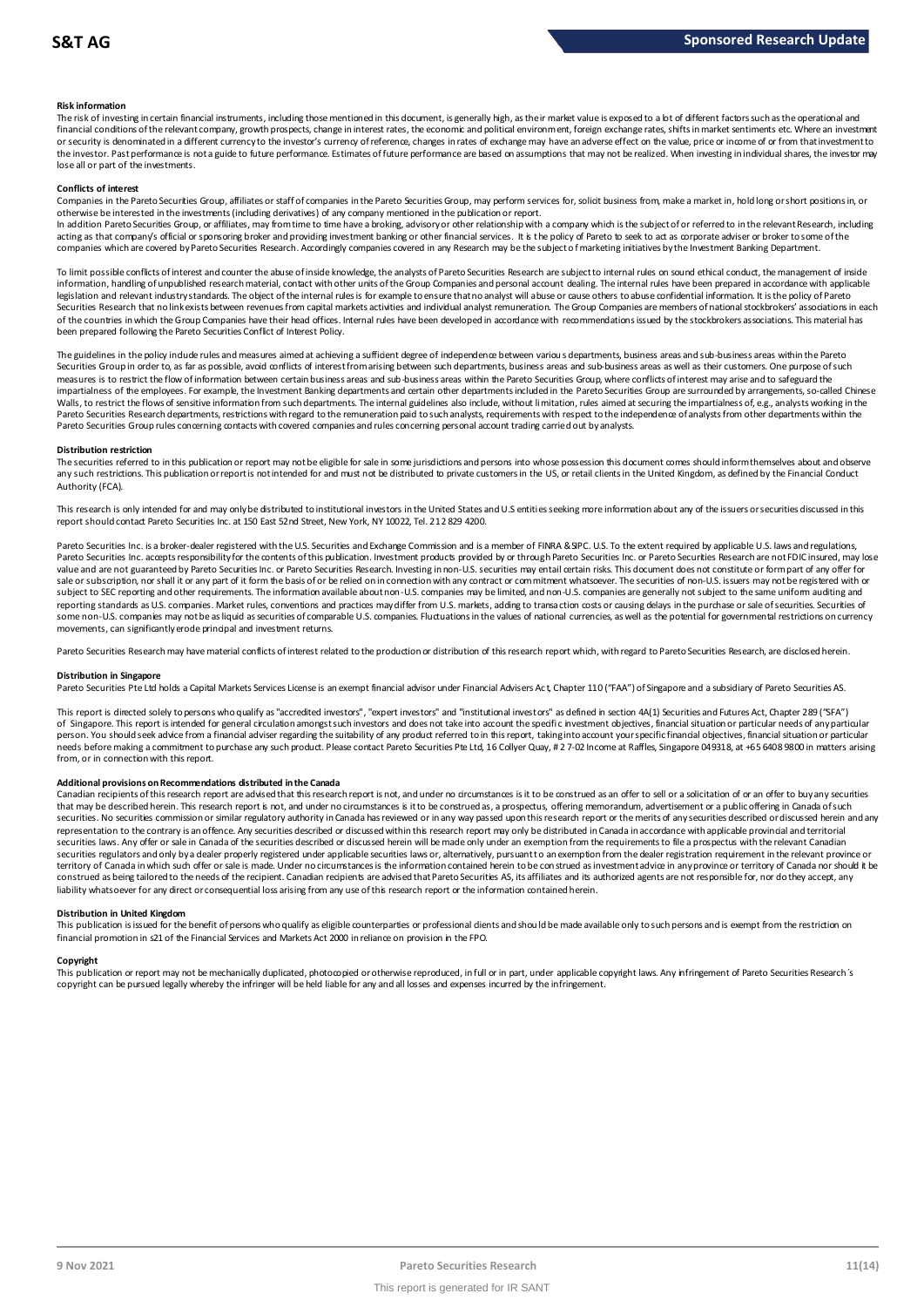### **Appendix A**

Disclosure requirements in accordance with Commission Delegated Regulation (EU) 2016/958 and the FINRA Rule 2241

The below list shows companies where Pareto Securities AS -together with affiliated companies and/or persons – owns a net long position of the shares exceeding 0,5 % of the total issued share capital in<br>any company where a

|                                                                                              |                             |       | Disclosure requirements in accordance with Commission Delegated Regulation (EU) 2016/958 and the FINRA Rule 2241                                                   |                             |       |
|----------------------------------------------------------------------------------------------|-----------------------------|-------|--------------------------------------------------------------------------------------------------------------------------------------------------------------------|-----------------------------|-------|
| any company where a recommendation has been produced or distributed by Pareto Securities AS. |                             |       | The below list shows companies where Pareto Securities AS - together with affiliated companies and/or persons - owns a net long position of the shares exceeding ( |                             |       |
| Companies                                                                                    | No. of shares Holdings in % |       | Companies                                                                                                                                                          | No. of shares Holdings in % |       |
| Bonheur                                                                                      | 240.945                     | 0.57% | SpareBank 1Østfold Akershus                                                                                                                                        | 1.215.116                   | 9.81% |
| Pareto Bank                                                                                  | 15.236.280                  | 2194% | SpareBank 1Østlandet                                                                                                                                               | 3.833.163                   | 3.61% |
| Selvaag Bolig                                                                                | 3.656.661                   | 3.90% | Sparebanken Møre                                                                                                                                                   | 305.239                     | 3.09% |
| Sparebank 1Nord-Norge                                                                        | 4.279.097                   | 4.26% | Sparebanken Sør                                                                                                                                                    | 433.744                     | 2.77% |
| SpareBank 1Ringerike Hadel                                                                   | 100,000                     | 0.64% | Sparebanken Vest                                                                                                                                                   | 6.861.616                   | 6.39% |
| Sparebank 1SMN                                                                               | 1.970.442                   | 1.52% | SpareBank 1Sørøst-Norge                                                                                                                                            | 1771308                     | 2.81% |
| Sparebank 1SR-Bank                                                                           | 1.850.099                   | 0.72% |                                                                                                                                                                    |                             |       |

Pareto Securities AS may hold financial instruments in companies where a recommendation has been produced or distributed by Pareto Securities AS in connection with rendering investment services, including Market Making.

Please find below an overview of material interests in shares held by employees in Pareto Securities AS, in companies where a ecommendation has been produced or distributed by Pareto Securities AS. "By<br>material interest" m

|                                                             | Analyst     | Total    |                        | Analyst                                                                                          | Total    |                             | Analyst     | Total     |
|-------------------------------------------------------------|-------------|----------|------------------------|--------------------------------------------------------------------------------------------------|----------|-----------------------------|-------------|-----------|
| Company                                                     | holdings*   | holdings | Company                | holdings*                                                                                        | holdings | Company                     | holdings*   | holdings  |
| AF Gruppen                                                  | $\mathbf 0$ | 1.825    | Fjordkraft Holding     | 0                                                                                                | 21.317   | Orkla                       | $\mathbf 0$ | 20.983    |
| Aker ASA                                                    | 500         | 3.125    | <b>Flex LNG</b>        | $\mathbf 0$                                                                                      | 4,817    | Panoro Energy               | $\mathbf 0$ | 34.844    |
| Aker BP                                                     | $\mathbf 0$ | 21,492   | Frontline              | 0                                                                                                | 78,453   | Pareto Bank                 | $\mathbf 0$ | 1,265,934 |
| Aker Carbon Capture                                         | $\mathbf 0$ | 12,721   | Gjensidige Forsikring  | 0                                                                                                | 7,728    | Pexip Holding               | 0           | 68,563    |
| Aker Clean Hydrogen                                         | 0           | 132,000  | Grieg Seafood          | 0                                                                                                | 9,127    | PGS                         | 0           | 11,676    |
| Aker Horizons                                               | $\mathbf 0$ | 125,848  | Hafnia Ltd.            | 0                                                                                                | 10,000   | Protector Forsikring        | $\mathbf 0$ | 14,000    |
| Aker Offshore Wind                                          | $\mathbf 0$ | 164,028  | Huddly                 | 0                                                                                                | 980,973  | Pryme                       | $\mathbf 0$ | 1,500     |
| Aker Solutions                                              | $\mathbf 0$ | 3,678    | Hunter Group           | 0                                                                                                | 308,500  | Quantafuel                  | $\mathbf 0$ | 5,797     |
| American Shipping Co.                                       | $\mathbf 0$ | 13,300   | HydrogenPro            | 0                                                                                                | 37,552   | <b>REC Silicon</b>          | 0           | 39,716    |
| Aprila Bank ASA                                             | $\mathbf 0$ | 22,675   | Ice Fish Farm          | 0                                                                                                | 2.000    | SalM ar                     | 0           | 2.799     |
| Archer                                                      | $\mathbf 0$ | 30,170   | ice Group ASA          | 0                                                                                                | 200,000  | Salmon Evolution            | $\mathbf 0$ | 100,000   |
| ArcticZymes Technologies                                    | $\mathsf 0$ | 684      | Kalera                 | 0                                                                                                | 54,027   | Sandnes Sparebank           | 0           | 4,013     |
| Atlantic Sapphire                                           | $\mathbf 0$ | 1,607    | Kitron                 | 0                                                                                                | 18,386   | Scatec                      | 0           | 30,412    |
| Austevoll Seafood                                           | $\mathbf 0$ | 4,235    | Komplett Bank          | 0                                                                                                | 108,400  | Selvaag Bolig               | 0           | 2.143     |
| Avance Gas                                                  | $\mathbf 0$ | 3,000    | Kongsberg Gruppen      | 0                                                                                                | 36,023   | Sparebank 1 Nord-Norge      | $\mathbf 0$ | 3.350     |
| B2Holding AS                                                | $\mathbf 0$ | 13,940   | <b>KWS</b>             | 75                                                                                               | 75       | Sparebank 1 SMN             | $\mathbf 0$ | 12,740    |
| <b>BASF</b>                                                 | 270         | 270      | Lerøy Seafood Group    | 0                                                                                                | 39,328   | Sparebank 1 SR-Bank         | 0           | 15,090    |
| <b>Belships</b>                                             | $\mathbf 0$ | 4,400    | M eltwater             | 0                                                                                                | 24,000   | SpareBank 1Østfold Akershus | $\mathbf 0$ | 1,252     |
| Bonheur                                                     | $\mathbf 0$ | 32,075   | M ercell               | 0                                                                                                | 24,863   | SpareBank 1Østlandet        | $\mathbf 0$ | 9,621     |
| Borregaard ASA                                              | $\mathbf 0$ | 650      | Mowi                   | 0                                                                                                | 661      | Sparebanken Sør             | 0           | 16,435    |
| Bouvet                                                      | $\mathbf 0$ | 2.940    | M PC Container Ships   | 0                                                                                                | 55,490   | Sparebanken Vest            | 0           | 16.735    |
| <b>BRAbank</b>                                              | $\mathbf 0$ | 31,499   | <b>NEXT Biometrics</b> | 0                                                                                                | 410,901  | Sparebanken Øst             | $\mathbf 0$ | 1.500     |
| <b>BW Energy</b>                                            | $\mathbf 0$ | 55,050   | Nordic Semiconductor   | 0                                                                                                | 4,391    | Stolt-Nielsen               | $\mathbf 0$ | 1,817     |
| <b>BW</b> Offshore                                          | $\mathbf 0$ | 16,076   | Noreco                 | 0                                                                                                | 790      | Storebrand                  | $\mathbf 0$ | 25,698    |
| Cloudberry Clean Energy                                     | $\mathbf 0$ | 100,000  | Norse Atlantic         | 0                                                                                                | 15,000   | Subsea 7                    | 0           | 12,493    |
| <b>DNB</b>                                                  | $\mathbf 0$ | 48,389   | Norsk Hydro            | 0                                                                                                | 91,189   | Telenor                     | 0           | 10.552    |
| <b>DNO</b>                                                  | $\mathbf 0$ | 151,978  | Norske Skog            | 0                                                                                                | 98,499   | <b>TGS-NOPEC</b>            | $\mathbf 0$ | 600       |
| Elkem                                                       | $\mathbf 0$ | 35,426   | Northern Drilling Ltd. | 0                                                                                                | 27,319   | Vow                         | $\mathbf 0$ | 8,681     |
| <b>ELOP</b>                                                 | $\mathbf 0$ | 77,000   | <b>NTS</b>             | 0                                                                                                | 2.172    | Wallenius Wilhemsen         | 0           | 16,550    |
| Entra                                                       | $\mathbf 0$ | 9,806    | Ocean Yield            | 0                                                                                                | 32,772   | XXL                         | $\mathbf 0$ | 20,923    |
| Equinor                                                     | $\mathbf 0$ | 2,589    | OHT                    | 0                                                                                                | 4,000    | Yara                        | 0           | 14,907    |
| Europris                                                    | $\mathbf 0$ | 11,208   | Okeanis Eco Tankers    | 0                                                                                                | 2,000    | Zaptec                      | $\mathbf 0$ | 11,000    |
| This overview is updated monthly (last updated 15.10.2021). |             |          |                        | *Analyst holdingsreferstopositionsheld by the Pareto Securities AS analyst covering the company. |          |                             |             |           |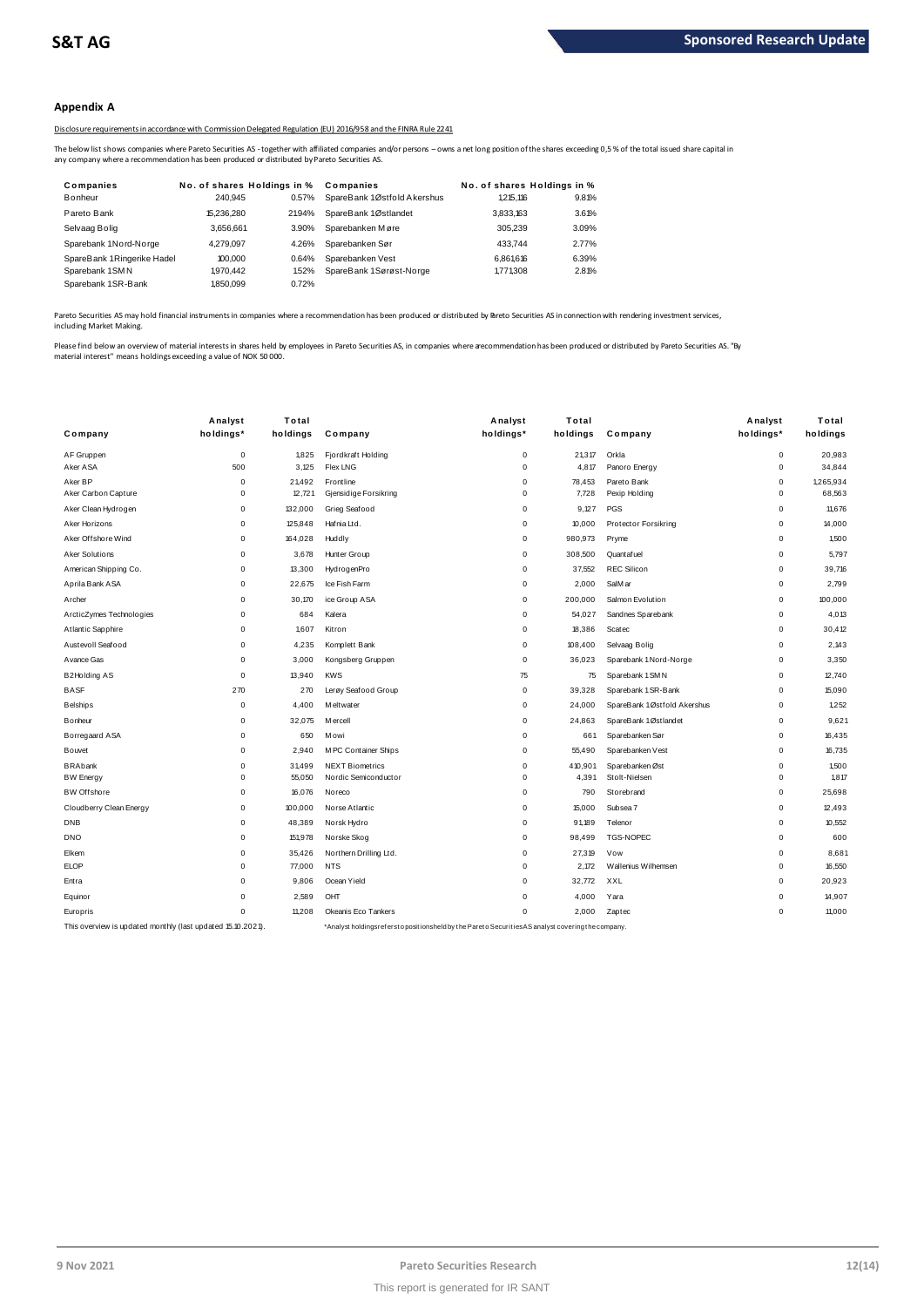### **Appendix B**

### Disclosure requirements in accordance with Article 6(1)(c)(iii) of Commission Delegated Regulation (EU) 2016/958

Overview over issuers of financial instruments where Pareto Securities AS have prepared or distributed investment recommendation, where Pareto previous 12 months:

| Securities AS have been lead manager/co-lead manager or have rendered publidy known not immaterial investment banking services over the<br>previous 12 months: |                                  |                                                        |                                  |                         |
|----------------------------------------------------------------------------------------------------------------------------------------------------------------|----------------------------------|--------------------------------------------------------|----------------------------------|-------------------------|
| 24SevenOffice Scandinavia                                                                                                                                      | EcoOnline                        | <b>KLP</b>                                             | PHM Group                        | Wheel.me                |
| 2G Energy                                                                                                                                                      | <b>ELOP</b>                      | <b>KMCProperties</b>                                   | Ping Petroleum UK Limited        | <b>XenetaAS</b>         |
| Advanzia Bank S.A.                                                                                                                                             | Endur ASA                        | Komplett ASA                                           | poLight                          | ZTL Payment Solution AS |
| Aker ASA                                                                                                                                                       | Energean Israel Finance Ltd.     | Komplett Bank                                          | PronofaAS                        | Ørn Software            |
| Aker Clean Hydrogen                                                                                                                                            | Enviv AS (Bookis)                | Kraft Bank                                             | Proximar Seafood                 |                         |
| Aker Horizons                                                                                                                                                  | Fertiberia S.A.R.L.              | Lakers Holding AS                                      | Pryme                            |                         |
| Akershus Energi                                                                                                                                                | <b>Flexistore AS</b>             | Lerøy Seaf ood Group                                   | Pyrum Innovations                |                         |
| Akva Group                                                                                                                                                     | <b>FREYR Battery</b>             | Lumarine AS                                            | <b>REC Silicon</b>               |                         |
| Arcane Crypto                                                                                                                                                  | Funkwerk AG                      | Maha Energy                                            | Saga Robotics                    |                         |
| Arctic Fish                                                                                                                                                    | Gjensidige Forsikring            | Malorama Holding AS                                    | Salmon Evolution                 |                         |
| ArendalsFossekompani                                                                                                                                           | Golden Ocean Group               | Mathesa Bost adsbolaget AB                             | Seafire AB                       |                         |
| Attensi                                                                                                                                                        | Goliath Offshore                 | Meltwater                                              | Seajacks                         |                         |
| Barramundi Group Pte. Ltd.                                                                                                                                     | Grønt vedt AS                    | Mercell                                                | SFL Corporation Ltd              |                         |
| Belships                                                                                                                                                       | Hagal AS                         | Modex AS                                               | SGL TransGroup International A/S |                         |
| <b>Biolnvent</b>                                                                                                                                               | Halodi Robotics AS               | MutaresSE& Co. KGaA                                    | Shamaran Petroleum               |                         |
| Biomega Group AS                                                                                                                                               | <b>Heimdall Power</b>            | Müller Medien GmbH (United Vertica Siccar Point Energy |                                  |                         |
| Bonheur                                                                                                                                                        | HKN Energy Ltd                   | NaviosMaritime Aquisitions                             | <b>Skitude</b>                   |                         |
| Bulk Infrastructure Holding                                                                                                                                    | Hof set h BioCare                | Next BiometricsGroup                                   | Smart WiresInc.                  |                         |
| <b>BWEnergy</b>                                                                                                                                                | House of Control                 | Nordic Halibut                                         | Strandline Resources Limited     |                         |
| <b>BWLPG</b>                                                                                                                                                   | Huddly                           | Noreco                                                 | Talos Energy Inc                 |                         |
| Cavai AS                                                                                                                                                       | Ice Group Scandinavia HoldingsAS | Norlandia Health & Care Group AS                       | Tise AS                          |                         |
| CentralNic Group PLC                                                                                                                                           | Idavang A/S                      | Norse Atlantic                                         | Trønderenergi AS                 |                         |
| Circa Group                                                                                                                                                    | Immunopharma                     | Norske Skog                                            | VegfinansAS                      |                         |
| Cloudberry Clean Energy                                                                                                                                        | JP/Politiken'sForlag             | Norwegian Block Exchange                               | Viking ACQ1AS, SPAC              |                         |
| Dampskibsselskabet NORDEN A/S                                                                                                                                  | Kalera                           | Panoro Energy                                          | Vow                              |                         |
| <b>DLT</b>                                                                                                                                                     | Kentech Global Plc               | Pelagia Holding AS                                     | Waldorf Production UK Ltd        |                         |
| <b>DNO</b>                                                                                                                                                     | Keppel FELS Limited              | PetroNor E&P                                           | WatercirclesForsikring           |                         |
| Documaster AS                                                                                                                                                  | Kistospic.                       | PetroTal                                               | West Coast Salmon                |                         |
|                                                                                                                                                                |                                  |                                                        |                                  |                         |

*This overview is updated monthly (this overview is for the period 3 1.0 9.2020 – 3 1.0 9.2021).*

### **Appendix C**

Disclosure requirements in accordance with Article 6(3) of Commission Delegated Regulation (EU) 2016/958

# Disclosure requirements in accordar<br>Distribution of recommendati<mark>ons</mark><br>Distribution of recommendations

| Distribution of recommendations |                |  |  |  |
|---------------------------------|----------------|--|--|--|
| Recommendation                  | % distribution |  |  |  |
| Buy                             | 70%            |  |  |  |
| Hold                            | 27%            |  |  |  |
| Sell                            | 3%             |  |  |  |
|                                 |                |  |  |  |

| Distribution of recommendations (transactions*) |                |  |  |  |
|-------------------------------------------------|----------------|--|--|--|
| Recommendation                                  | % distribution |  |  |  |
| Buy                                             | 93%            |  |  |  |

| Buy  | 93% |
|------|-----|
| Hold | 7%  |
| Sell | 0%  |
|      |     |

\* Companies under coverage with which Pareto Securities Group has on-going or completed public investment banking services in the

previous 12 months.

This overview is updated monthly (last updated 15.10.2021).